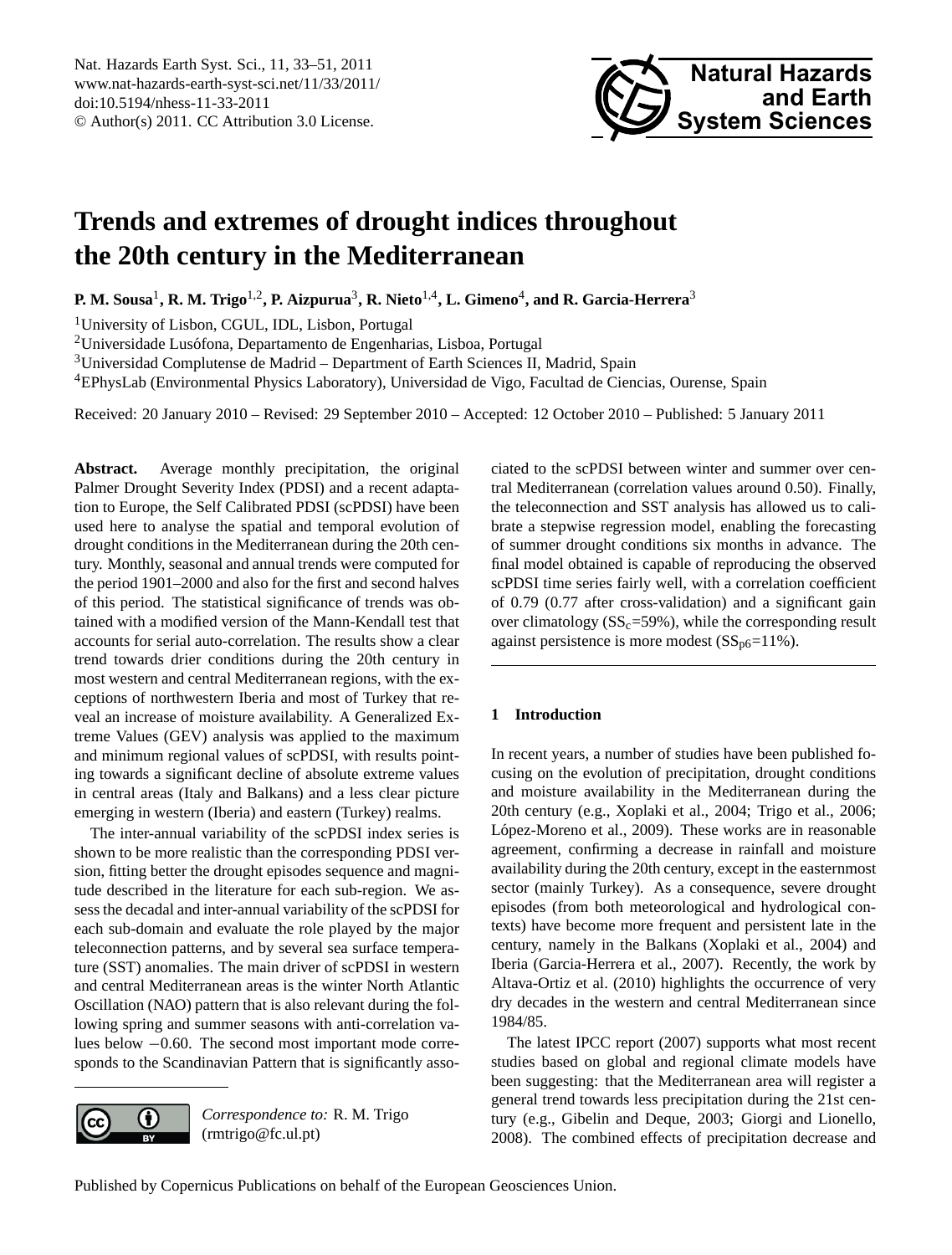the increment in the surface temperature in the Mediterranean will create important changes in the region's water cycle. The recent work by Mariotti et al. (2008) using CMIP3 multi-model simulations showed that the average model predictions had a 20% decrease in land surface water availability and a 24% increase in the loss of fresh water over the Mediterranean Sea due to precipitation reduction and warming-enhanced evaporation. The reduction in the available moisture to precipitate will affect the rainfall averages over land (reduction of the recycling component) and equally over the Mediterranean Sea. In a previous work the same authors showed that the Mediterranean Sea itself was the main source of moisture for the surrounding Mediterranean land areas (Mariotti et al., 2002). In summary, the risk of drought episodes in the Mediterranean basin appears to be rising in recent decades and will maintain that momentum for the immediate future. One should always take into account the complexity of the Mediterranean climate, as that may imply different spatial responses to recent and future climate change, particularly between the eastern and western Mediterranean (Xoplaki et al., 2004; Dünkeloh and Jacobeit, 2003).

Drought indices are an important tool when analysing moisture availability, since they usually do not depend only on rainfall values, but also on temperature or evapotranspiration series, and local water budgets. In the last decade a number of studies have been performed with the aim of developing new indices particularly suited for drought analysis, quantification and monitoring (see the reviews in Heim, 2002 and Keyantash and Dracup, 2002). From a hydrological point of view, Mediterranean droughts are driven both by lack of precipitation and high evaporation rates. Thus, it is important to use an index which takes into account the soil water availability for the vegetation, rather than purely climatic variables (Nicault et al., 2008). That goal can be achieved with the PDSI (Palmer Drought Severity Index), one of the most widely employed drought indices, because it corresponds with a measure of regional moisture availability (Palmer, 1965). The index is based on water supply and demand, which is calculated using a relatively simple water budget system. This budget is based on historic records of precipitation and temperature and the soil characteristics of the area being considered. The computation of the index allows the classification of relative moisture conditions within 11 categories as defined by Palmer (1965). The PDSI was initially developed for the United States but it has been used extensively for areas outside the USA.

Although a good instrument for the purpose of evaluating drought conditions, the original PDSI has some problems when used in other regions, mainly due to different climatic and land cover properties. It has been shown that the application of the PDSI tends to result in an exaggerated frequency of extreme dry or wet spells (e.g., van der Schrier et al., 2006). Therefore, attempts have been made to adapt the PDSI to different climatic regions. In particular, a new formulation called the self-calibrated PDSI (scPDSI) was introduced by Wells et al. (2004). The scPDSI reduces the excessive frequency of extreme events, when compared to the original PDSI. All weighting factors in Palmer's algorithm were empirically derived from a limited amount of data, largely from the US Great Plains, but are frequently treated as fixed parameters regardless of the climate regime in which the index is computed (Wells et al., 2004). In the scPDSI, for each location, the climatic characteristic weighting factors are computed using data from only that location, rather than by using data of a small number of stations from different climates as was done originally (van der Schrier et al., 2006). This scales the departure from normal precipitation with a factor uniquely appropriate to that location and affects the range of values of the self-calibrating PDSI. Similarly, the duration factors are determined using data from that location only, which influences the sensitivity of the index for changes in the moisture regime (Wells et al., 2004; van der Schrier et al., 2006). The scPDSI used here was developed at the Climatic Research Unit (CRU) and employs the original severity scale.

The main objectives of this work are: (1) to perform an analysis on the long-term variability of dry/wet conditions during the 20th century for the entire Mediterranean basin and specific sub-domains, (2) to evaluate the role played by well-known large modes of atmospheric circulation variability and by SST anomalies on the regional inter-annual variability of drought indices, and (3) to evaluate the nature (stationary or not) of extreme values of drought indices for different sub-domains of the Mediterranean.

Data and methods are briefly described in Sect. 2. Detection of significant trends of precipitation and scPDSI is performed in Sect. 3 with an appropriate version of the Mann-Kendall test. We apply a Principal Component Analysis (PCA) in Sect. 4 to detect and analyse major homogeneous areas of drought variability. In Sect. 5, we fit the Generalized Extreme Value (GEV) analysis to evaluate changes in the characteristics of the extreme distributions. The impact of major large-scale atmospheric circulation patterns and of sea surface temperature anomalies in the scPDSI drought index variability is assessed in Sects. 6 and 7. Finally, this information is used to test a simple statistical model for scPDSI hindcasting in Sect. 8. Some conclusions are outlined in the final section.

# **2 Data and methods**

# **2.1 Data**

The precipitation and scPDSI data were extracted from the CRU (Climatic Research Unit) high-resolution (0.5 $\degree$  lat × 0.5 $\degree$  long) dataset and for the 1901–2002 period (Mitchell and Jones, 2005). The PDSI used in this work was computed by Dai (2004) and retrieved from the NOAA database. While the PDSI and CRU precipitation series are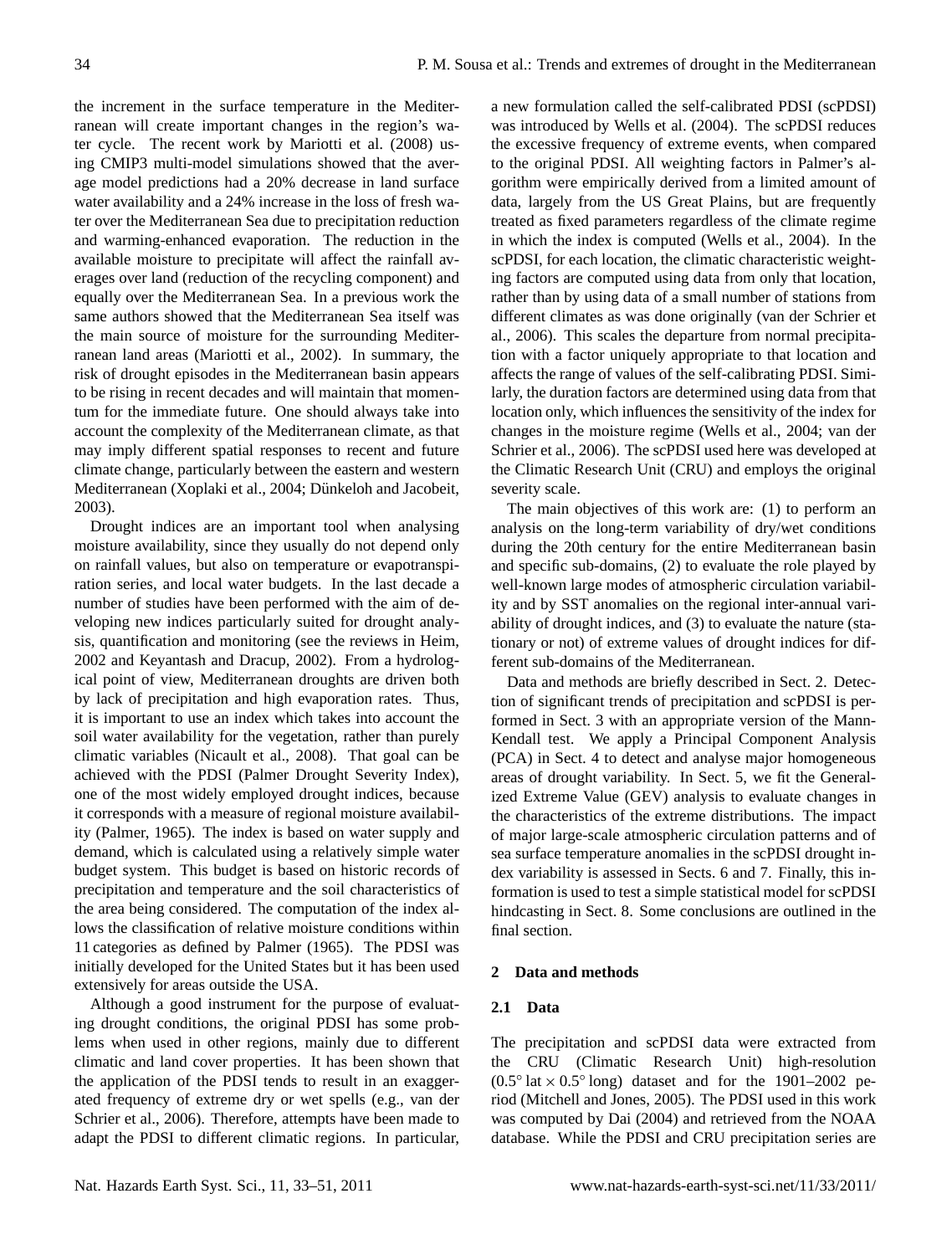available for the entire globe, the scPDSI data was only available for a window encompassing Europe and a large part (but not all) of the Mediterranean basin, north of 35° N. Thus, the PDSI dataset has the advantage over the scPDSI of covering the entire Mediterranean basin. However, it suffers from a few caveats. In particular, the coarser grid  $(2.5°)$  lat  $\times$  2.5° long) is much less detailed than the higher resolution grid available for the scPDSI. Furthermore, after analysing the data series, we have found numerous problems covering the first half of the 20th century, in particular, the PDSI data early in the century is very sparse. Taking these problems into account, we only performed a complete analysis of PDSI for the period 1951–2000. Some missing values in time were substituted by the mean of the values observed in the months immediately before and after. Concerning the few cases of consecutive missing values in time relative to a single gridpoint, we opted to perform a spatial interpolation, i.e., to use the monthly values from the surrounding gridpoints. These changes had to be performed only in 38 gridpoints, i.e., less than 0.1% of the total number of values used. Nevertheless, the majority of results presented here are related to the scPDSI, which appears to be more appropriate for the Mediterranean. Both indices are only valid over land areas, and they are not bound by upper and lower absolute thresholds. However, values above 2 (below  $-2$ ) are considered wet (dry) episodes, while values above 4 (below −4) are considered to correspond to extremely wet (dry) events.

Monthly values of major teleconnection indices were obtained from the Climate Prediction Centre website (CPC, NOAA) for the period 1951–2002. The methodology employed by CPC to identify the Northern Hemisphere teleconnection patterns is based on Rotated Principal Component Analysis RPCA (Barnston and Livezey, 1987) applied to monthly mean standardized 500-mb geopotential height anomalies.

Monthly SSTs for the period 1951–2002  $(2.0°)$  lat  $\times$  2.0° long) were acquired from the ERSST.v3 dataset (Extended Reconstruction Sea Surface Temperatures – Smith et al., 2008).

# **2.2 Trends significance**

Standard trend tests such as the Mann-Kendall can present misleading results when time series contain many gridpoints with high auto-correlation values (Wilks, 2006). While this may not be an issue for precipitation and temperature, it can be critical for any long-term memory drought index such as PDSI or scPDSI. In this case, it is advisable to use a more robust methodology that takes into account the autocorrelation problem to avoid an overestimation of statistical significance. The mean gridpoint auto-correlation for the detrended scPDSI series is 0.55, confirming that these high values are not a result of the long-term trends, and the need to use a more strident significance test. That is precisely the objective of the modified Mann-Kendall test proposed by Hamed and Ramachandra (1997) and employed here. The number of degrees of freedom is overestimated in auto-correlated series, so an "effective" number of observations  $(N_s)$  is used rather than the total number of observations (N). Since variance is underestimated in the original test, this modified formulation computes it with a correction factor  $(N/N<sub>s</sub>)$  which is multiplied to the original Mann-Kendall variance formulation:

$$
V(S) = \frac{N(N-1)(2N+5)}{18} \cdot \frac{N}{N_s}
$$
  

$$
\frac{N}{N_s} = 1 + \frac{2}{N(N-1)(N-2)}
$$
  

$$
\sum_{i=1}^{N-1} (N-i)(N-i-1)(N-i-2)\rho_S(i)
$$

 $N$  is the number of observations,  $N_s$  is the "effective" number of observations and  $\rho_S(i)$  is the auto-correlation function of the ranks of the observations.

#### **2.3 Generalized Extreme Values (GEV) analysis**

Following the common approach adopted by the Extremes Research Line within the European project CIRCE [\(www.](www.circeproject.eu) [circeproject.eu\)](www.circeproject.eu), we applied the Generalized Extreme Values analysis (GEV) to the adopted drought index (scPDSI). It is widely accepted that extremes of many meteorological and hydrological variables can be fitted by one of the three types of GEV distribution, namely: Gumbel (or type I), Fréchet (or type II) and Weibull (or type III) (Coles, 2001). The standard GEV model has three parameters. A location parameter,  $\mu$ , determines the location or shift of the distribution. In other words, the location parameter determines where the origin will be located. A scale parameter,  $\sigma$ , determines the scale or statistical dispersion of the probability distribution. If  $\sigma$ is large, then the distribution will be more spread out; if  $\sigma$ is small then it will be more concentrated. Finally a shape parameter,  $\xi$ , determines the type of distribution:

- **–** Gumbel distribution function, or type I,  $(\xi \rightarrow 0)$ ;
- **–** Fréchet distribution function, or type II,  $(\xi > 0)$ ;
- **–** Weibull distribution function, or type III, (ξ < 0).

#### **3 Trends analysis**

#### **3.1 Precipitation trends**

Although dryness can be associated with a number of driving factors, lack of precipitation is the most important cause. Thus, we first analyse the long-term behaviour of the precipitation field over the Mediterranean, with the aim of identifying significant trends (positive and negative). This is carried out using the modified Mann-Kendall test. Monthly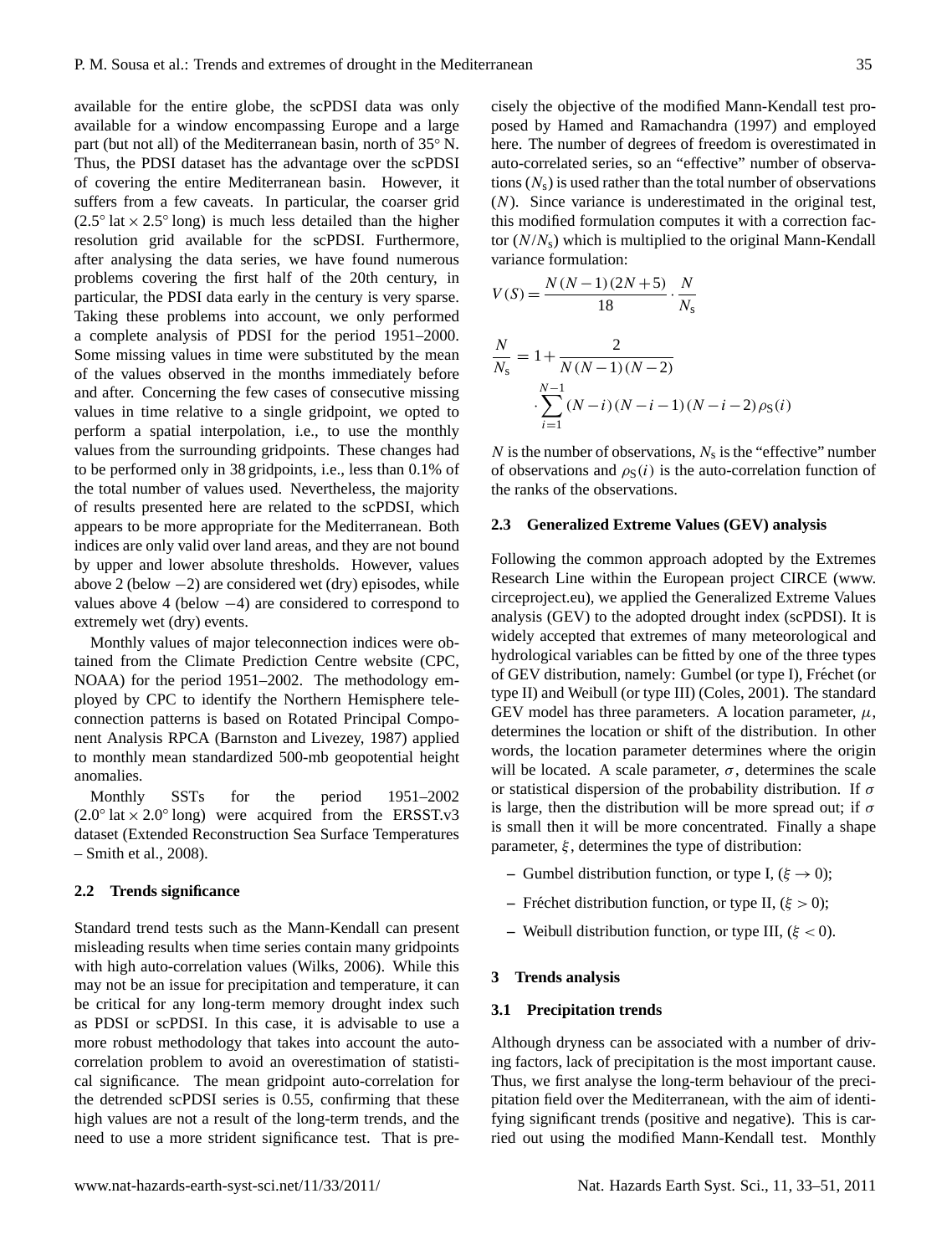

**Fig. 1.** Relative trends (%) of mean monthly precipitation (annual, below) in the 1901–2000 period – only areas with mean monthly precipitation above 10 mm and with statistical significance of 10% achieved are represented – and circled areas are statistically significant at 5% (modified Mann-Kendall test).

and seasonal trends were computed relative to the entire 20th century (1901–2000). Trend values were only represented if evaluated to be statistically significant at 5% or 10% significance level (Fig. 1). If one considers the entire year, the calculated trends show a progressive and generalized loss of precipitation during the last century in the Mediterranean basin. These negative results are particularly severe in central areas of Italy, but they do exist in most parts of the Mediterranean. Positive trends are only found in Northwest Iberia, some localized areas in the extreme South of Italy, Libya and in Turkey (we must stress the lack of confidence in early century precipitation series for the latter area, due to poor instrumental records). The most dramatic example in this trend for diminishing rains is the month of March, as previously identified by Paredes et al. (2006), although significant loss of precipitation in northern Africa (Morroco and Algeria) between October and De-

cember (Fig. 1) is also worth mentioning. This has serious implications in moisture availability, as will be seen in the next section.

#### **3.2 Mean annual scPDSI trends**

The same procedure used with the precipitation series was applied to the scPDSI series. Trends were computed for the entire 20th century (1901–2000) and the two halves (1901– 1950 and 1951–2000). Regarding the slow variation of the scPDSI in time, mean annual values have been analysed. This index presents a slow response time (at a monthly timescale), with significant inter-annual auto-correlation (typical values close to 0.60). Therefore, the straightforward application of the Mann-Kendall test would imply a significant overestimation of the number of degrees of freedom and consequently of the statistical significance. Thus, we applied the test described in Sect. 2.2.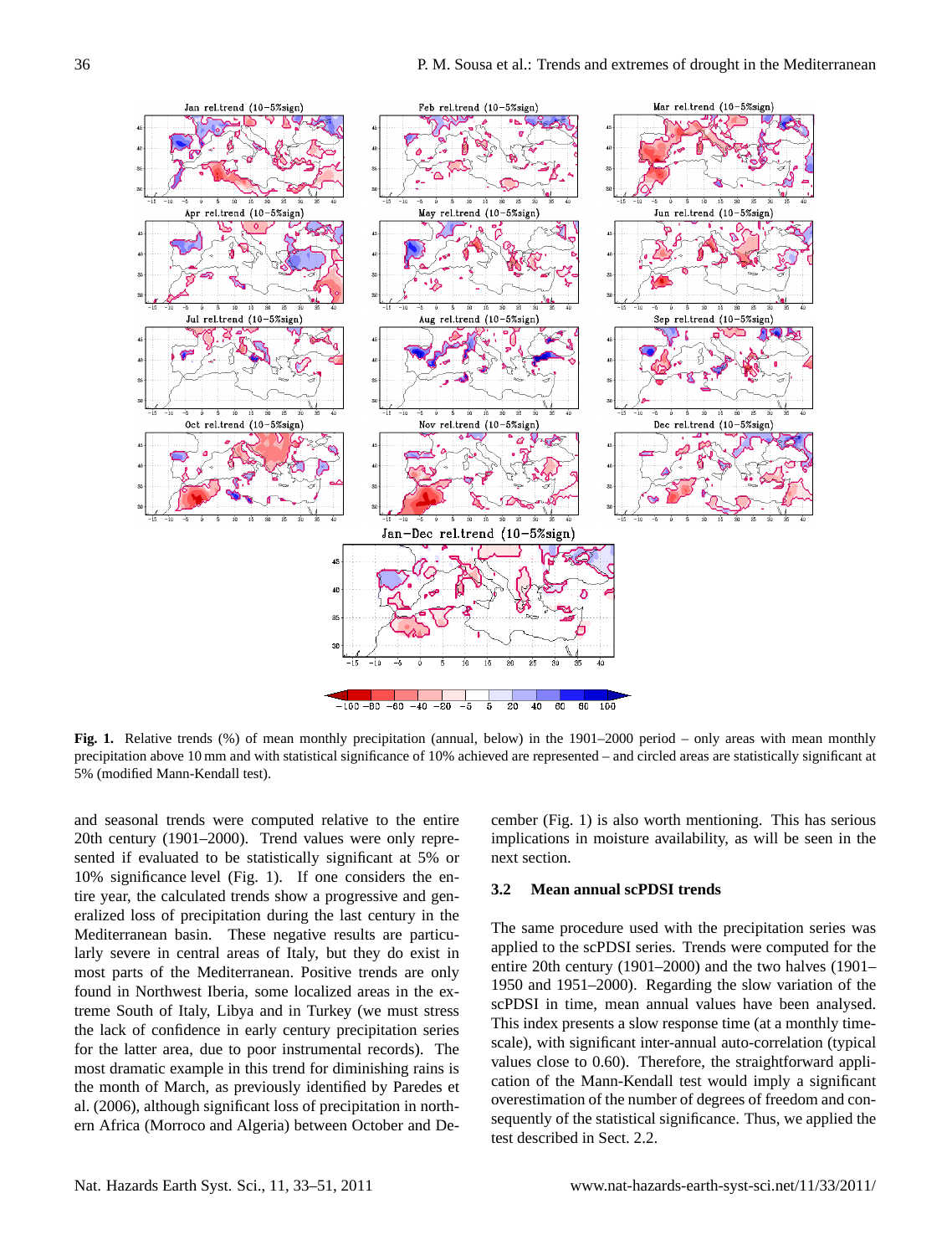

**Fig. 2.** Mean annual scPDSI absolute trends for the 1901–1950, 1951–2000, and 1901–2000 (down) periods – statistical significance as in Fig. 1.

Looking at the obtained results it is worth stressing that the area encompassing France, Italy and the nearby islands shows important negative trends for the scPDSI (Fig. 2). This development is remarkably severe in central Italy and Sardinia. Very localized positive trends are found during 1951– 2000 in France and in the extreme South of Italy, but they are almost insignificant against the overall loss of moisture availability in the area during the 20th century. This pattern extends southwards to Algeria, but on the other hand, the northern tip of Tunisia tends to present a slight gain in scPDSI values.

Concerning the Iberian Peninsula, we can immediately notice the inverse trends that appear as a dipole with different signals between the NW and the rest of Iberia. A clear positive trend in the scPDSI appears in NW Iberia, meaning an increase in moisture availability in this region during the last century. On the contrary, the generality of the remaining areas of the peninsula and the Balearic Islands present negative trends for the 20th century. These trends are particularly important in the first half of the century in the SW and in the second half in the Mediterranean coast (Fig. 2). The largest part of the coastal strip of the Balkans area does not show significant trends if we consider the entire 1901–2000 period. However, there is a negative trend if one restricts the analysis to 1951–2000. The Greek territory does present a significant decrease in the mean annual scPDSI, with stronger decline for the 1951–2000 period, that is still significant at the centennial scale.

In the eastern sector of the Mediterranean basin, during the first half of the century, Turkey presents a negative trend in the central areas and a positive trend in the western and eastern sectors. These trends revert during the second half of the century. Looking at the entire 20th century, it is characterised by a positive trend in the NW area of Turkey and negative in the southern region. Most of the surrounding areas to

the Black Sea present a gain in moisture availability, with the coastal strip of Romania being the main exception. However, we should remind that results for this eastern Mediterranean territory lack confidence prior to the 1930s, due to the smaller availability of good instrumental records.

# **4 Regional analysis**

# **4.1 Sub-domain definition inside the Mediterranean basin**

of the scPDSI field obtained for the Mediterranean basin, we In order to reduce the large dimensionality of the fields under analysis, we have performed a standard Principal Component Analysis (PCA) on the PDSI and scPDSI datasets for the Mediterranean basin. There is no single definition of what constitutes the "true" Mediterranean region, here we adopted an area similar to the one proposed by Dünkeloh and Jacobeit (2003), i.e., excluding wetter areas of Europe and desert-like areas as shown in Fig. 4 (top) for scPDSI. The main rationale here is to obtain regions that can be considered relatively homogeneous in terms of drought characteristics. The first four Empirical Orthogonal Functions (EOFs) are shown in Fig. 3 and account for 43% of the explained variance (EV). This relatively low value of EV by the first four EOFs could be due to the high spatial variability of precipitation and moist availability in the region. The two most relevant patterns correspond to EOF1 and EOF2. EOF1 covers the entire Mediterranean basin (16.4% of EV), while EOF2 exhibits a W-E pattern (10.1% EV). The remaining EOF patterns show smaller scale features and explain smaller amounts of variance. Taking into account the EOF patterns have considered smaller regions to obtain a more detailed analysis for the 20th century. The selected four sub-regions also take into account the socio-economic relevance of the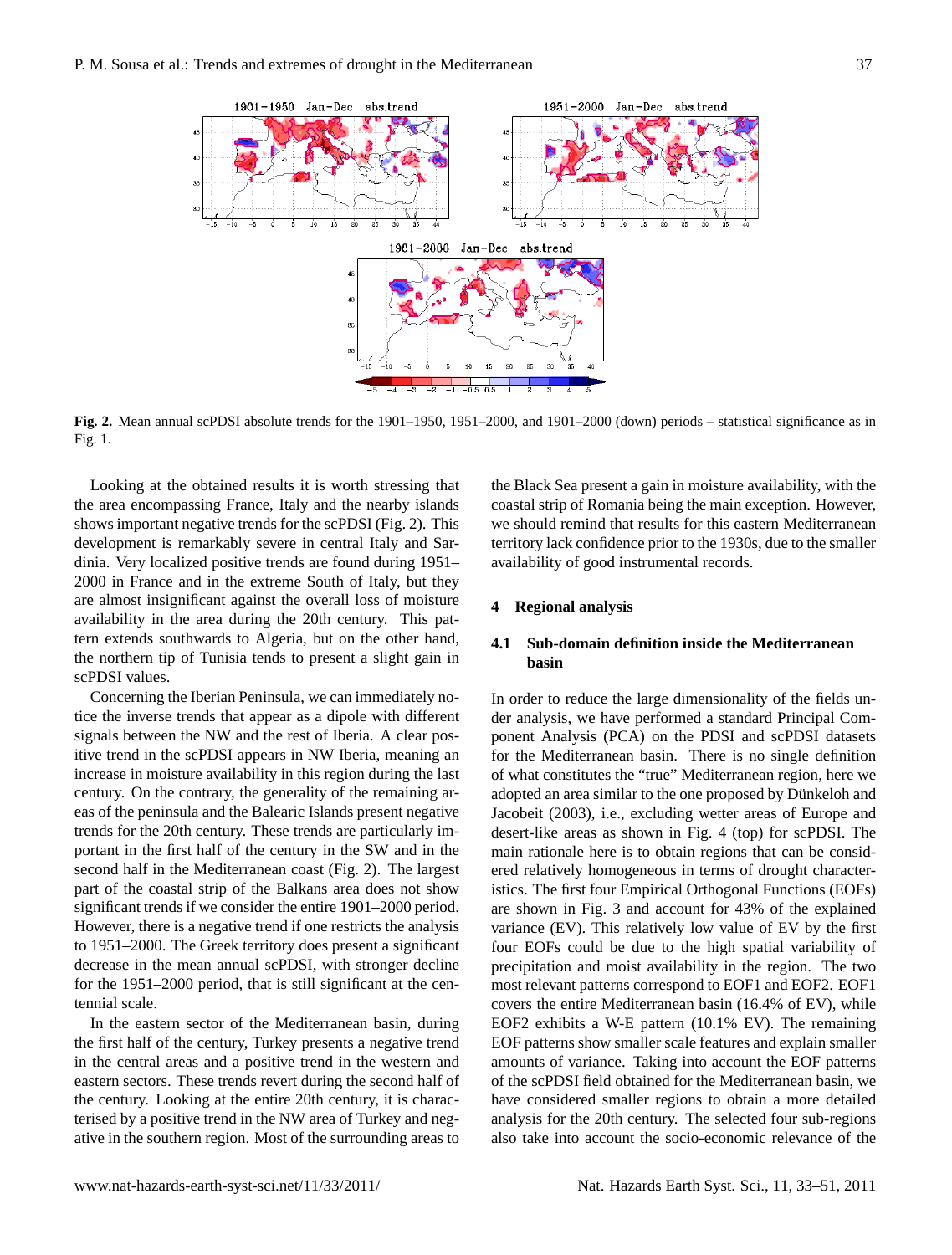

**Fig. 3.** The first four EOFs (based on the correlation matrix) for the Mediterranean scPDSI index during the 20th century and their contribution to the total variance. Each EOF pattern was multiplied by its corresponding eigenvalue square root, in order to obtain the correlation coefficients between each PC and the original scPDSI field.



**Figure 4** considered in this study (for the scPDSI data series). **Fig. 4.** Representation of the Mediterranean basin and smaller areas

defined regions and are presented in Fig. 4 (bottom). We have labelled these regions with a simple identification tag to facilitate the following analysis: (1) Iberia; (2) Italian Peninsula; (3) Balkans; (4) Turkey. Unfortunately the scPDSI does not cover the entire Mediterranean basin, only those areas located north of 35◦ N and, thus, excludes Libya and Egypt.

#### **4.2 Inter-annual variability of regional scPDSI**

Since the scPDSI index varies slowly in time, we show the results obtained for annual averages (although seasonal analysis were also performed). To avoid the excessive smoothing that usually results from estimating spatial averages based on numerous gridpoints, we have multiplied each one of these averages by a spatial scale factor proportional to the area associated to each sub-region. Moreover, based on the severity scale for the scPDSI, we can evaluate the temporal evolution in the percentage of the Mediterranean (and of each sub-region) that is under dry (very dry) or wet (very wet) conditions (as proposed by van der Schrier et al., 2006). Using these methods, a good overview of the last century drought conditions over the entire Mediterranean basin and the smaller regions is now presented.

conditions cover a wider spatial range (Fig. 5a, right). This The first step will be the analysis for the entire Mediterranean basin. Since this region presents so much spatial variability, a grand spatial average will inevitably tend to smooth large inter-annual variations (Fig. 5a). Nevertheless, several periods during the 20th century, namely the 1940s and 1980s, were characterised by fairly generalized dry or wet spells in the Mediterranean basin (Fig. 5a, left). Periods where wet areas exceed dry areas appear to be as frequent as those characterised by predominance of dryness over wet periods. However, some long-lasting episodes with extreme drought means that important and fairly long droughts affecting the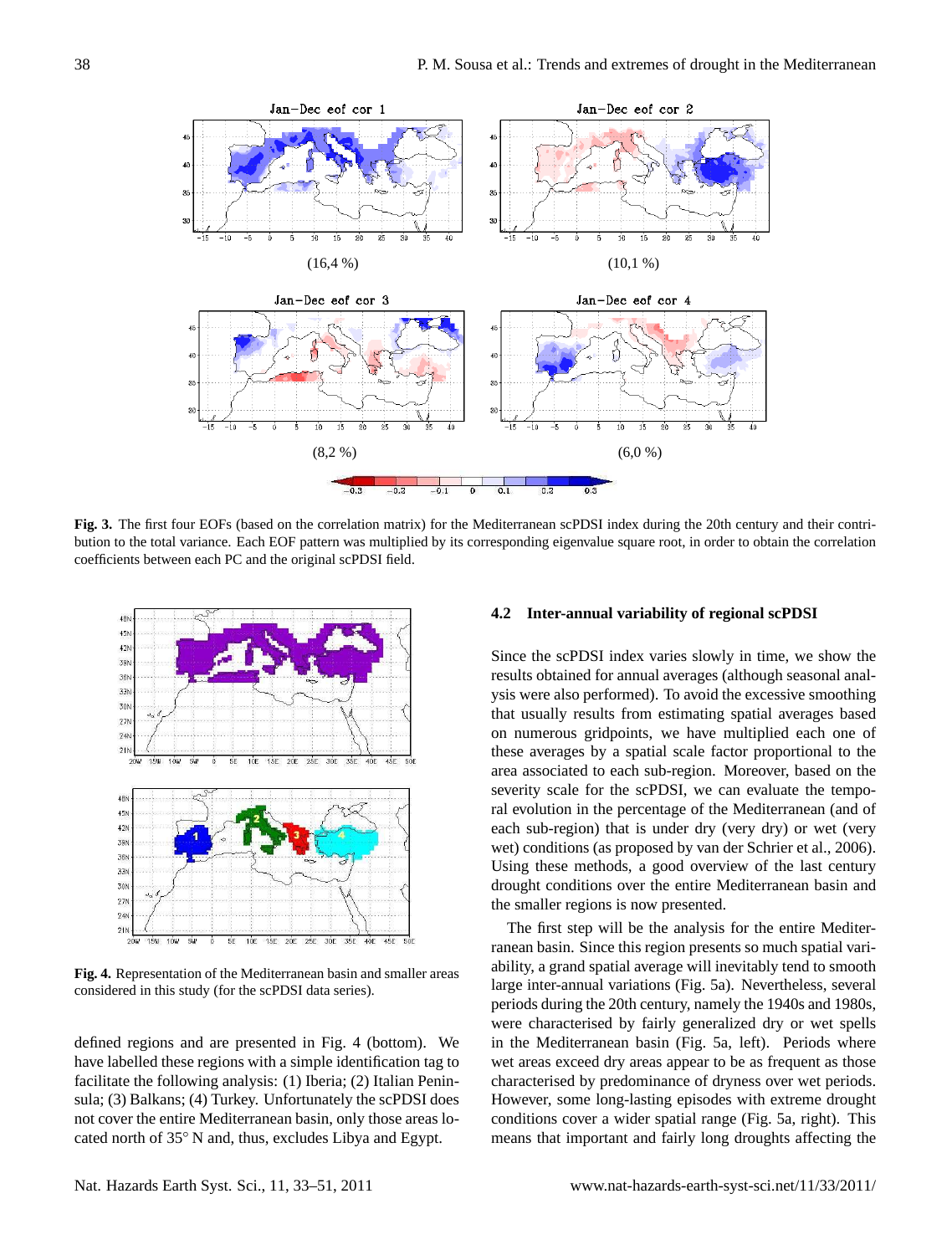**-6 -5 -4 -3 -2 -1 0 1 2 3 4 5 6**

**scPDSI**

**-6 -5 -4 -3 -2 -1 0 1 2 3 4 5 6**

**scPDSI**

**-6 -5 -4 -3 -2 -1 0 1 2 3 4 5 6**

**scPDSI**

**-6 -5 -4 -3 -2 -1 0 1 2 3 4 5 6**

**scPDSI**

**-6 -5 -4 -3 -2 -1 0 1 2 3 4 5 6**

**scPDSI**



**1901 1911 1921 1931 1941 1951 1961 1971 1981 1991**

**1901 1911 1921 1931 1941 1951 1961 1971 1981 1991**

**Fig. 5.** Inter-annual variability of scPDSI (left) and corresponding percentages of area under wet (blue) and dry (orange) conditions (right) for the considered sub-domains: **(a)** the entire Mediterranean; **(b)** Iberia; **(c)** Italian Peninsula; **(d)** Balkans; **(e)** Turkey.

(e)

(d)

**-100 -80 -60**

**area (%)**

**-100 -80 -60 -40 -20 0 20 40 60 80 100**

entire Mediterranean basin do occur a few times in a century, but long-lasting periods with generalized excess of water present smaller magnitude. Three of these long droughts occurred in the 20th century. The first one took place later in the 1920s, but cannot be considered too severe. A more severe and generalised drought affected the entire Mediterranean area in the 1940s. Finally, the most severe and prolonged large scale drought in the Mediterranean started in the early 1980s and continued (albeit with smaller amplitude) until the end of the century, having few years of ex-

**1901 1911 1921 1931 1941 1951 1961 1971 1981 1991**

**1901 1911 1921 1931 1941 1951 1961 1971 1981 1991**

by Xoplaki et al. (2004). Moreover, the negative tendency ception. These results are in agreement with those obtained in the last 25 years is related to a decrease of precipitation in the Mediterranean area (Trigo et al., 2001) and also a negative trend in moisture availability in the Mediterranean region (IPCC, 2007). The wet spells, as stated before, also appear to last for long periods, but with relatively smaller amplitude. The wettest periods dominate the 1910s, late 1930s, and the 1960s and 1970s, in agreement with recent studies of precipitation series (Xoplaki et al., 2004; Trigo et al., 2006).

wet very wet **D** dry very dry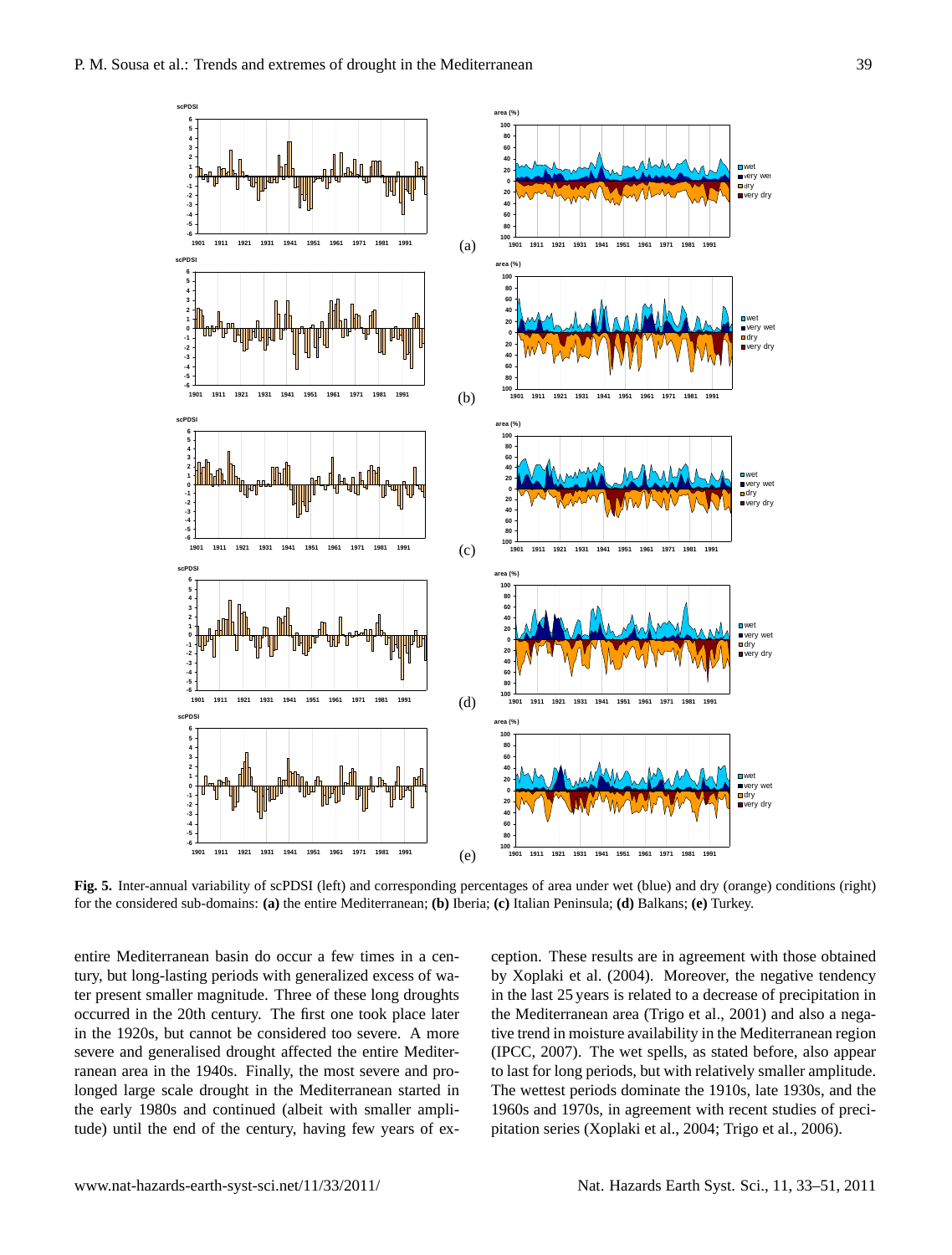

**Fig. 6.** (left) Inter-annual variability of PDSI for the Iberia region; (right) corresponding percentages of area under wet (blues) and dry (yellows) conditions.

In the Iberian region, like most parts of the Mediterranean (except Turkey), we find two important and generally persistent drought periods: located in the middle of the century, and in the last two decades, with the lowest mean annual scPDSI for Iberia occurring in 1945 (Fig. 5b, left). In fact, in Spain the 1940s are called the "hunger years" due to the famine associated to this drought episode in a country exhausted by the civil war. Interestingly, even for some of the driest years it is possible to find small areas of Iberia with wet characteristics (Fig. 5b, right). Probably this is related to some "generous" frontal activity from the Atlantic reaching the area. Not so severe in intensity, but more persistent in time is the drought that started in the late 1910s, and ended in the mid 1930s. After this drought prone period some very wet years appear. The 1960–1980 period was characterised by several years with high (or even very high) amounts of available soil moisture. Some positive scPDSI years also are present late in the last 10 years of the 20th century, although this period is mostly very dry.

As stated before, the smaller spatial resolution of the PDSI data may imply some loss of information. We use the Iberian region to establish an objective comparison between the two indices. According to the PDSI series, Iberia is characterised by a prolonged and intense dry period in the 1970s and 1980s (Fig. 6). However, these extreme dry conditions over Iberia during the 1970s are not recognised in the literature (Garcia-Herrera et al., 2007). In fact if one looks at the scPDSI series, it is possible to find a number of wet years within that period. This comparison confirms the more excessive values presented by the PDSI, when compared to scPDSI (van der Schrier et al., 2006). With these facts in mind, we have restricted the rest of the analysis to the scPDSI drought index.

The Italian region also suffered its most severe drought during mid-century. The 1941–1950 decade only shows positive mean annual scPDSI in 1941. As seen in Fig. 5c (right), during this period the area affected by very dry conditions reached about 50%, with less than 10% of the territory under wet conditions. The evolution of the dry-wet conditions over Italy resembles what was obtained for Iberia: namely the tendency for drier periods late in the century, a result in accordance with previous works (e.g., Brunetti et al., 2002; Toreti et al., 2009). Once again, a tendency for slight dryness is found in the 1920s, but unquestionably not as severe as in the western Mediterranean. Again we find a wet spell after this dry one, but the most preeminent wet period appears early in the 20th century. After the severe drought in the 1940s, Italy had some alternating (but generally not severe) conditions, with a slight prevalence of positive scPDSI values (excluding the final two decades).

As we move to the eastern sectors of the Mediterranean, such as the Balkan region (including Greece), we find again some common episodes to those described above. However, it should be stressed that in this area we find more extreme dry and wet episodes (Fig. 5d, left). The scPDSI shows a clear negative tendency, as we see few wet spells later in the century, in clear opposition with the early decades of the century. During the period that spans between 1910s and late 1930s, the Balkans had generally wet or very wet conditions (Fig. 5d, right). Since then, wet spells have become less frequent, and when they occur, they tend to be shorter. On the contrary, the first drought persisting over five years occurred in the 1941–1950 decade (less severe than in Italy), but from 1983 until the end of the century, dry conditions have prevailed. For example, in 1990, nearly 80% of the territory was very dry, and with the accumulation of years with negative scPDSI, the region as a whole was in extreme drought conditions.

(Türkeş, 1998; Türkeş et al., 2009), with no evidence of a Results obtained for Turkey (Fig. 5e) reveal distinct features from those described for the other areas, although some similarities to the Balkan area can be appreciated. Despite this and unlike Greece, the scPDSI series for Turkey do not show very extreme or persistent episodes (both dry and wet). Wet periods emerge in the early 1920s and early 1940s, while dry conditions are only found in the decade that spans between 1925–1935. However, one must be careful when looking at early 20th century series in this location, as station data is very sparse for that period. The main feature found here is that drought regimes in Turkey are very heterogeneous clear trend for dryness throughout the 20th century (for the Turkish territory as a whole).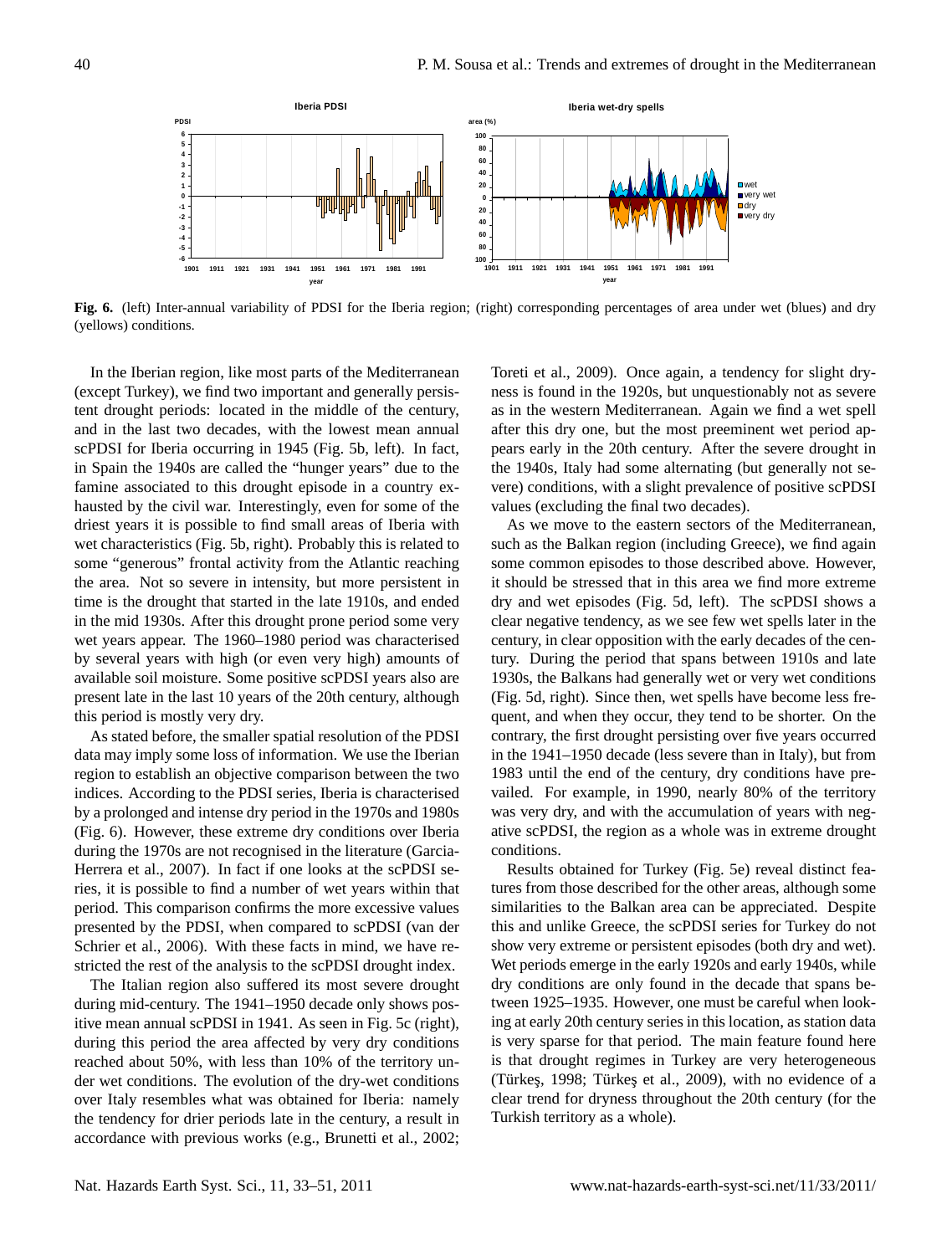**Table 1.** Correlation coefficient values between averages of scPDSI time series for the entire Mediterranean basin and the four subdomains. Values in bold are considered statistically significant, taking into account the auto-correlation of the scPDSI index.

|                    | Iberia | Italy | <b>Balkans</b> | Turkey | Mediterra-<br>nean |
|--------------------|--------|-------|----------------|--------|--------------------|
| Iberia             | 1.00   | 0.48  | 0.14           | 0.05   | 0.63               |
| Italy              |        | 1.00  | 0.44           | 0.03   | 0.73               |
| <b>Balkans</b>     |        |       | 1.00           | 0.38   | 0.66               |
| Turkey             |        |       |                | 1.00   | 0.22               |
| Mediterra-<br>nean |        |       |                |        | 1.00               |

As stated before, the scPDSI series for the Mediterranean basin as a whole are expected to share some similarities to those found in the smaller areas. Larger differences are obtained for Turkey, as this region has in general very distinct time series. It has also some similar periods with the Greece region, as we would expect based on spatial proximity. But comparing it with the most distant area (Iberia), largely distinct patterns are found (Fig. 7). Simply looking at this figure, one could make the assumption that there is a negative correlation in W-E dryness conditions, at least during some sub-periods. In fact, between 1920 and 1960 this is partly true. However, if we analyse the entire century series, it is not the case. Iberia and Turkey do not necessarily have inverted moisture availability patterns associated with a significant negative correlation between the two time series. According to Table 1, these two regions, located in opposite extremes of the Mediterranean, present an extremely low correlation coefficient. The results presented in Table 1 confirm that the moisture availability in Turkey is highly unrelated from what happens in the remaining regions. As a natural result from this correlation table, spatial proximity fosters higher correlation values, since obviously less distant regions have less distinct weather patterns and more similar precipitation series.

#### **5 GEV analysis results**

The GEV analysis performed here was made possible through the intensive use of the R project language, and of a suit of free software routines, including graphics packages especially developed by several authors for computing extremes in environmental studies (using this specific programming language). A number of different methods have been proposed for parameter estimation in extreme value models (Wilks, 2006). Each technique has its pros and cons, but the all-round utility and adaptability to complex modelbuilding of likelihood-based techniques makes this approach



**Fig. 7.** Comparison between Iberia and Turkey scPDSI series for the 20th century.

particularly attractive. For the purpose of parameter estimating relying on maximum likelihood methods, we used two different packages ("*extRemes*" and "*ismev*") available for R project environment and described in Stephenson and Gilleland (2006).

Using the monthly scPDSI values for the 20th century (averaged over the previously considered sub-domains), we computed two new annual series corresponding to the maximum and minimum monthly scPDSI value observed for each year. This procedure was applied to the mean scPDSI series of each sub-domain. Table 2 shows the main results obtained for the different regions considered here. It should be stressed that the best distribution to fit all considered regions corresponds to the Weibull distribution. The value of the parameters is included in columns 2–4, while column 5 indicates if the distribution is stationary, and the level of statistical significance whenever a trend exists.

It can be seen that Italy and the Balkans show a nonstationary behaviour, with a linear decrease in the location parameter, i.e., a trend towards drier conditions. Higher rank models, or time-dependency for the other parameters ( $\sigma$  and  $\xi$ ) were also tested for all the areas, but they did not bring further improvements to be considered as representative of the scPDSI extreme values time series (statistical significance was assessed with a chi-square table – Wilks, 2006). For the sake of brevity, we have focused the analysis on two distinct examples, one characterised by a significant trend (Italy) and another by no trend (Turkey). Figure 8 shows the GEV adjustment for the minimum values in Italy. The upper plots show the time evolution of the annual extremes, while the lower plots show the goodness of fit (a perfect fit should imply all the residuals lying along the diagonals). Figure 9 shows the adjustment obtained for Turkey where, besides the sub-plots relative to the inter-annual evolution and the goodness of fit, we also show the return levels and the probability density plot.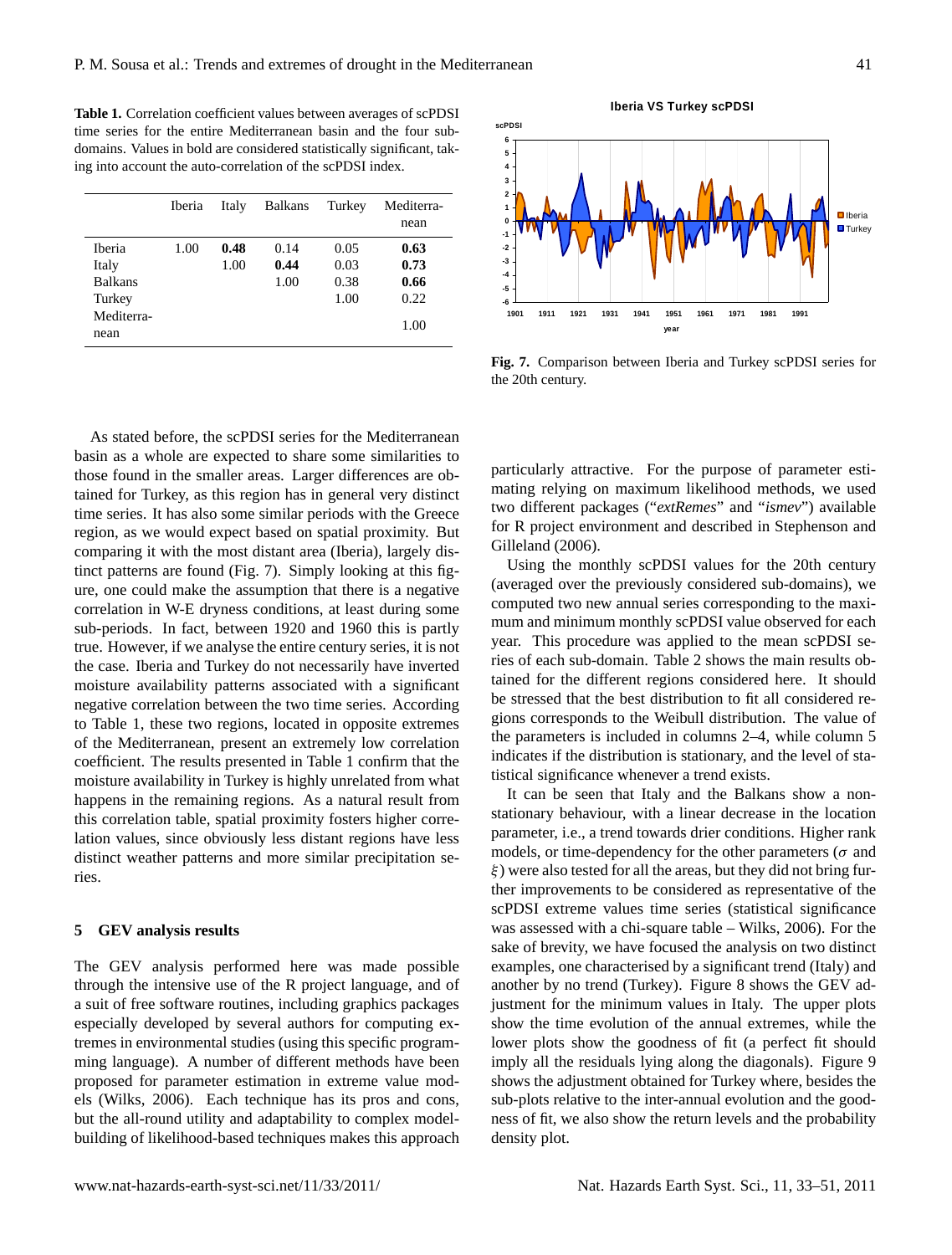| Parameter                        | $\mu$                                                                                       | $\sigma$                           | ξ                                    | Stationary                             |  |
|----------------------------------|---------------------------------------------------------------------------------------------|------------------------------------|--------------------------------------|----------------------------------------|--|
| Mediterranean Region             |                                                                                             |                                    |                                      |                                        |  |
| Maximum scPDSI<br>Minimum scPDSI | $0.75 \pm 0.22 - (0.094 \pm 0.004) \cdot t$<br>$-0.65 \pm 0.22 - (0.011 \pm 0.004) \cdot t$ | $1.09 \pm 0.09$<br>$1.08 \pm 0.08$ | $-0.30 \pm 0.07$<br>$-0.30 \pm 0.06$ | No ( $p = 0.10$ )<br>No ( $p = 0.10$ ) |  |
| <i><u><b>Iberia</b></u></i>      |                                                                                             |                                    |                                      |                                        |  |
| Maximum scPDSI<br>Minimum scPDSI | $0.32 \pm 0.20$<br>$-1.99 \pm 0.17$                                                         | $1.76 \pm 0.15$<br>$1.53 \pm 0.11$ | $-0.32 \pm 0.08$<br>$-0.29 \pm 0.06$ | Yes<br>Yes                             |  |
| Italian Peninsula                |                                                                                             |                                    |                                      |                                        |  |
| Maximum scPDSI<br>Minimum scPDSI | $1.57 \pm 0.30 - (0.014 \pm 0.005) \cdot t$<br>$-0.49 \pm 0.29 - (0.018 \pm 0.005) \cdot t$ | $1.46 \pm 0.11$<br>$1.42 \pm 0.10$ | $-0.27 \pm 0.07$<br>$-0.32 \pm 0.05$ | No ( $p = 0.05$ )<br>No ( $p = 0.01$ ) |  |
| <b>Balkans</b>                   |                                                                                             |                                    |                                      |                                        |  |
| Maximum scPDSI<br>Minimum scPDSI | $1.70 \pm 0.36 - (0.020 \pm 0.006) \cdot t$<br>$-1.28 \pm 0.30 - (0.014 \pm 0.005) \cdot t$ | $1.56 \pm 0.30$<br>$1.42 \pm 0.11$ | $-0.40 \pm 0.08$<br>$-0.24 \pm 0.07$ | No ( $p = 0.02$ )<br>No ( $p = 0.05$ ) |  |
| Turkey                           |                                                                                             |                                    |                                      |                                        |  |
| Maximum scPDSI<br>Minimum scPDSI | $0.41 \pm 0.15$<br>$-1.82 \pm 0.13$                                                         | $1.33 \pm 0.10$<br>$1.17 \pm 0.09$ | $-0.19 \pm 0.05$<br>$-0.22 \pm 0.05$ | Yes<br>Yes                             |  |

**Table 2.** GEV distribution parameters for the maximum and minimum scPDSI time series for the entire Mediterranean basin and the four sub-domains.

**Italian Peninsula - Minimum scPDSI Italian Peninsula - Minimum scPDSI**



**Fig. 8. (a)** Annual scPDSI minimum in the Italian Peninsula; **(b)** residual diagnostic plots in linear trend GEV model of Italian Peninsula minimum scPDSI data.

# **6 Links between scPDSI and large-scale patterns**

 literature (Wallace and Gutzler, 1981; Barnston and Livezey, The most important large-scale modes of atmospheric circulation in the Northern Hemisphere have been described in the 1987). Different approaches have been developed over the last two decades to assess the impact of the most relevant

modes on the European and Mediterranean climate (e.g., Xoplaki et al., 2004; Dünkeloh and Jacobeit, 2003; Vicente-Serrano and López-Moreno, 2006; Trigo et al., 2006). Despite their different methodology, these studies do agree that the most important modes for the Mediterranean climate at the monthly/seasonal time-scale are: (a) the North Atlantic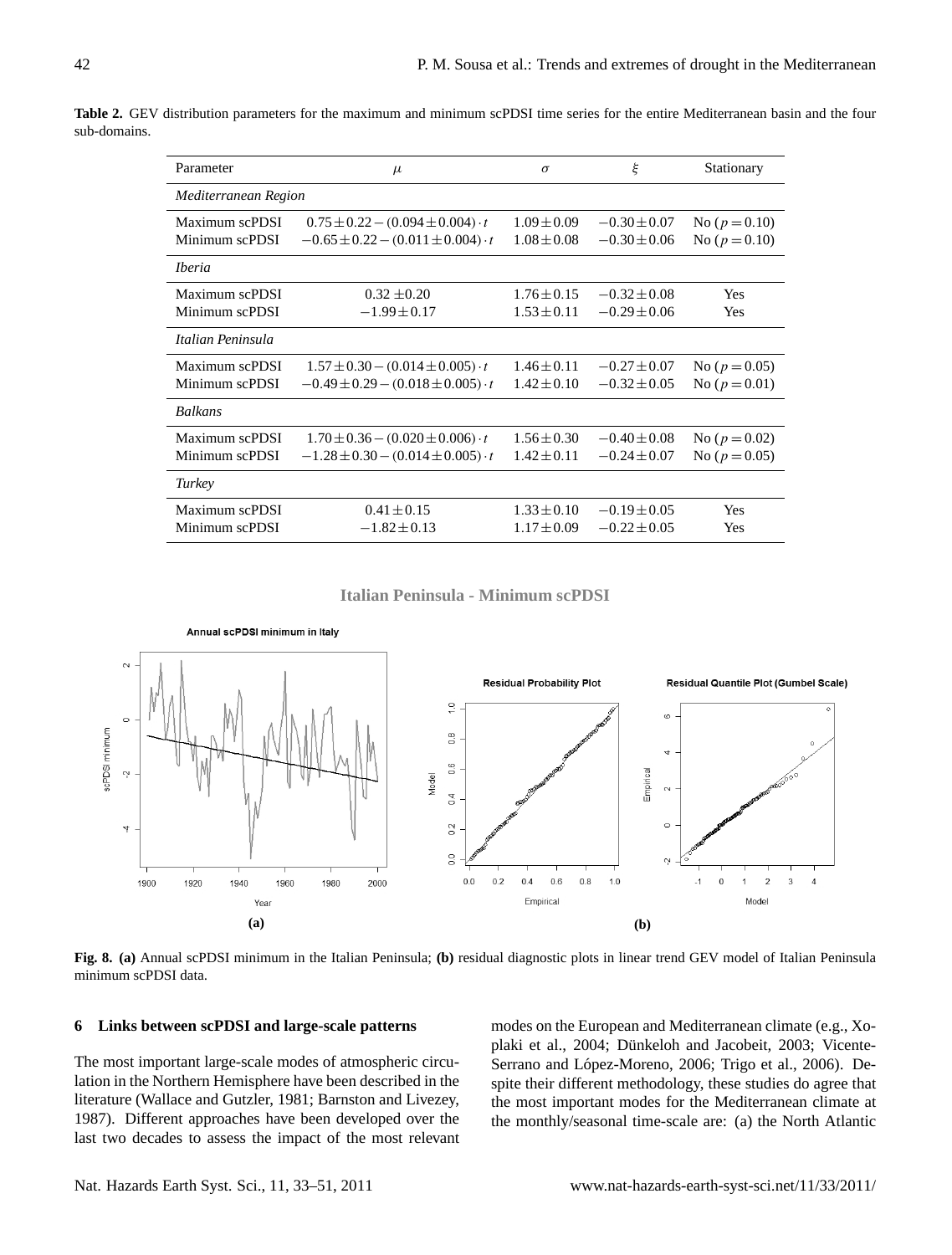Oscillation (NAO), (b) the Eastern Atlantic (EA) pattern, (c) the East Atlantic/Western Russia (EA/WR) pattern, and (d) the Scandinavian pattern (SCAND). A comprehensive assessment of their impact on the Mediterranean precipitation and temperature field can be found in Trigo et al. (2006). Several authors mention the potential relevance of the El Niño-La Niña pattern on the Mediterranean basin, at least for certain areas and seasons (e.g., Trigo et al., 2006; Vicente-Serrano, 2005), therefore, we have also included the Southern Oscillation index (SOI) retrieved from the CRU website. Furthermore, the Polar/Eurasia (POL) index was also included in this study, since this teleconnection is related to the strength of the circumpolar circulation (the positive phase reflecting an enhanced circumpolar vortex and the negative phase reflecting a weaker than average polar vortex). These phases may be related to some inter-annual fluctuations in precipitation series. To the best of our knowledge, no previous works have evaluated the impact of these modes on the spatial variability of drought-related fields.

Here we provide a brief overview and potential links between these large-scale patterns and the inter-annual variability of scPDSI series. Monthly data series for the main teleconnections were downloaded from the NOAA website. Seasonal averages with standard months (DJF, MAM, JJA and SON) were computed (1951–2000) for these indices and compared with the mean seasonal scPDSI in two ways: (1) maps of the Pearson correlation coefficient for the entire Mediterranean basin; (2) correlation with regional mean scPDSI time series. These links were evaluated for nonlagged series, and for 3- and 6-month lagged series, i.e., we compared each seasonal scPDSI value with the simultaneous teleconnection index value, but also with those from the previous two climatic seasons. Only the most relevant maps are shown and discussed.

# **6.1 Maps of correlation between scPDSI and circulation indices**

The first step evaluating the spatial impact that different atmospheric patterns have in the prevalence of wet or dry conditions in the Mediterranean is a simple correlation map between each circulation mode index and the scPDSI field for the entire area, and for the 1951–2000 period. The widespread anti-correlation pattern between scPDSI values and the NAO index (with the exception of the Black sea area) can be seen in Fig. 10. This pattern reveals an obvious link between dry periods and the positive phase of the NAO during winter, particularly over the western Mediterranean. However, the behaviour of this teleconnection is reflected not only in favouring dry conditions during the winter season (Fig. 10, top), but extends to subsequent climatic seasons, being detectable until the following summer (Fig. 10, bottom), a fact that may be partially explained by the relatively high memory of most drought indices, including the scPDSI.

# **Turkey - Minimum scPDSI**





**Fig. 9. (a)** Annual scPDSI minimum in Turkey; **(b)** diagnostic plots for GEV fit to the Turkey minimum scPDSI data.

The SCAND index correlation maps present a less homogeneous pattern with positive values over the central and western Mediterranean but negative over the eastern Mediterranean, namely Turkey (Fig. 11). The influence of the SCAND pattern on the scPDSI is also felt during summer (Fig. 11, bottom) although with less strength than what was achieved with the NAO. The remaining Northern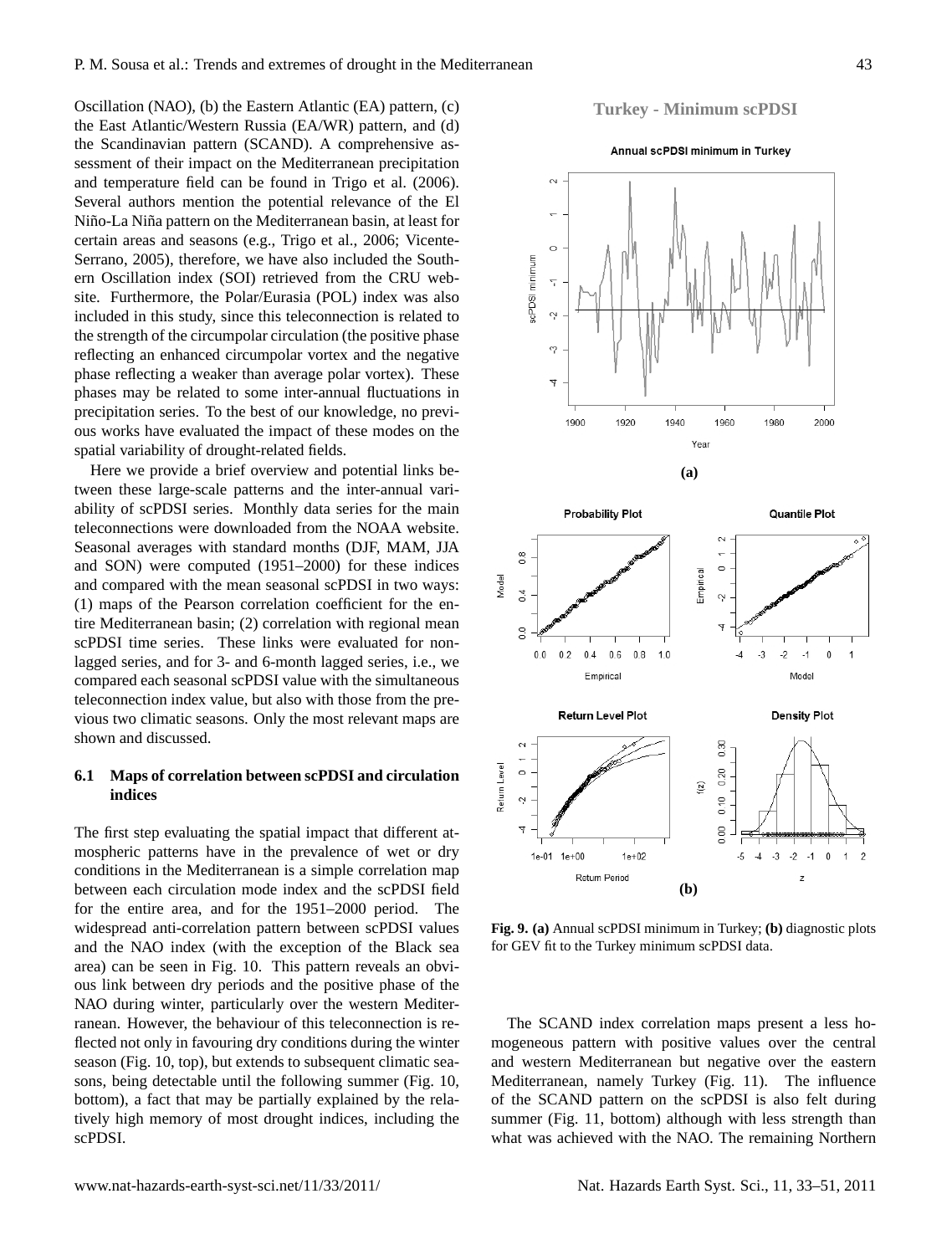

**Figure 10** 2000 period – circled areas are statistically significant at 10%. **Fig. 10.** Correlation between the winter NAO and the winter scPDSI (top) and the following summer scPDSI (bottom) during the 1951–

Hemisphere circulation patterns present less significant or generalized impacts, although some may be important to retain, particularly during winter months such as represented in Fig. 12 for the EA (top) and EA/WR (bottom).

We have also analysed the impact of the major circulation patterns in the inter-annual variability of the seasonal scPDSI index for the entire Mediterranean basin (Table 3). Taking into account the possible effects of trends on overestimating correlation values, we have detrended all time series prior to evaluating the links between the scPDSI and the teleconnection patterns. We have also considered the auto-correlation effect of the scPDSI index (Wilks, 2006). Statistically significant correlation values are highlighted (bold) whenever significant at the 5% level, and tagged with (\*) when significant only at the 10% level. The winter NAO shows the highest impact on the corresponding winter scPDSI series  $(R = -0.54)$ , that extends to spring  $(R = -0.61)$  and summer  $(R = -0.55)$ . Similar extended behaviour is found for the winter SCAND index, but with positive correlation values with the average Mediterranean scPDSI series in winter (R=0.35), in spring  $(R = 0.40)$  and summer  $(R = 0.48)$ . In fact, only the SCAND index presents significant non-lagged links in spring  $(R = 0.40)$  and summer  $(R = 0.41)$  for this entire domain. The remaining modes of circulation considered do not achieve statistically significant correlation (Table 3), although that does not imply that they have an irrelevant role in shaping the evolution of the scPDSI fields.



**Fig. 11.** As in Fig. 10 but for the SCAND pattern.



**Figure 12** the 1951–2000 period – circled areas are statistically significant at **Fig. 12.** Correlation between the winter EA and the winter scPDSI (top) and the winter EA/WR and the winter scPDSI (bottom) during 10%.

It is worth noticing that the magnitude of lagged correlation patterns between the winter NAO and spring and summer scPDSI values is higher than the corresponding values obtained between the winter NAO and spring and summer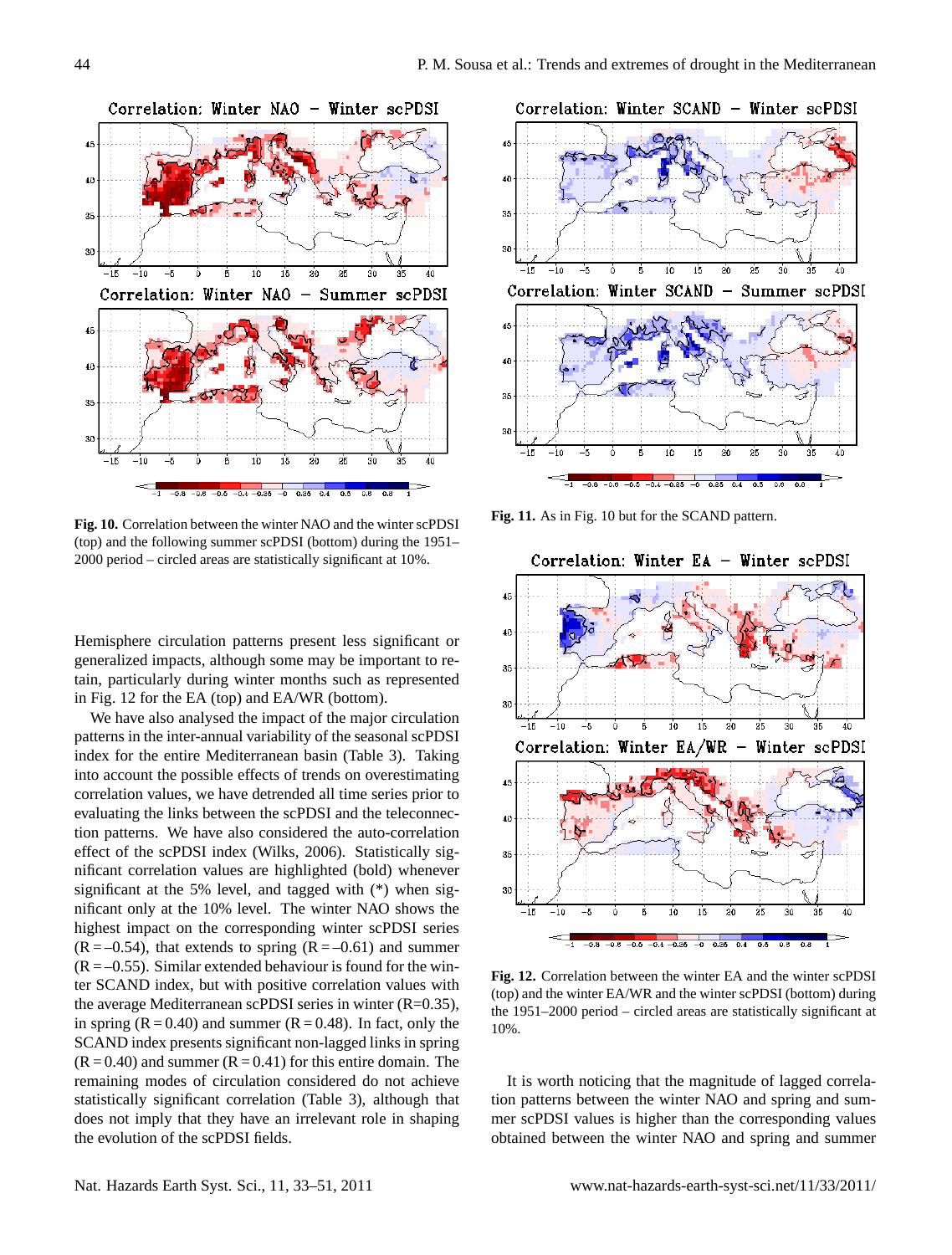precipitation (Trigo et al., 2006). A similar statement can be said about the winter SCAND pattern, which has positive correlation values (around 0.50) with the average Mediterranean scPDSI in winter and also during the following spring and summer, whilst the corresponding lagged correlation values for precipitation quickly degrade to non-significant values. In fact, this relatively stable relationship between the two important circulation modes (NAO and SCAND) in winter and the scPDSI field during the subsequent seasons of spring and summer is not observed with precipitation nor with temperature. Part of this extended impact is related to the intrinsic longer memory of scPDSI time series which also reflects the simultaneous influence of these two circulation modes on winter precipitation, temperature and wind, thus, evapo-transpiration. In this sense we are confident that some of the results obtained here might help to construct seasonal forecast models, or drought warning systems for different Mediterranean sectors as proposed in Sect. 8.

# **6.2 Links with the mean scPDSI for the considered sub-domains**

We have repeated the preceding analysis with a focus on the four previously defined Mediterranean sub-domains, but restricting the presentation of results to those pairs of regionsteleconections that show statistically significant correlation values (Table 4). It is immediately noticeable the fact that none of the tested large-scale atmospheric patterns presents significant correlations with the autumn scPDSI. As expected from the wide basin assessment described in the previous section, the winter NAO pattern holds the largest control, although it gradually loses influence towards the east. Nevertheless, when we look at the western (Iberia) and central (Italy and Balkans) regions the winter phase of this teleconnection presents the highest number of (anti-correlated) significant links with the scPDSI variability throughout most of the year. The positive phase of the SCAND pattern (related to the appearance of long-lasting blocking events in northern Europe) overcomes the NAO in Italy (above 0.40) while in the Balkans, the EA and EA/WR present significant anti-correlations (at the 10% level) with the scPDSI series in winter and summer (above 0.35). In the easternmost sector (Turkey) none of these patterns presents significant links with moisture availability, a fact that is coherent with what we have seen in previous sections where Turkey generally reveals a highly detached behaviour from what we obtained for the other sub-domains, namely concerning scPDSI trends and extremes.

# **7 Links between scPDSI and SSTs**

As we have seen in the previous section, an important fraction of the drought conditions variability in the Mediterranean sector can be explained by the major atmospheric patterns of the Euro-Atlantic sector, specially the NAO and

**Table 3.** Correlation coefficient values between Mediterranean mean scPDSI time series and the considered large-scale atmospheric indices – non-lagged, 3-month and 6-month lagged correlations between the detrended series. Taking into account the autocorrelation of the scPDSI index, values in bold (<sup>∗</sup> ) are considered statistically significant at the 5% (10%) level.

| Mediterranean  |               |             |             |  |  |
|----------------|---------------|-------------|-------------|--|--|
| Teleconnection | no lag        | 3-month lag | 6-month lag |  |  |
|                | winter scPDSI |             |             |  |  |
|                |               |             |             |  |  |
| <b>NAO</b>     | $-0.54$       | 0.14        | 0.02        |  |  |
| EA             | 0.10          | 0.04        | $-0.30$     |  |  |
| EA/WR          | $-0.29$       | 0.31        | 0.22        |  |  |
| <b>SCAND</b>   | $0.35*$       | 0.19        | 0.25        |  |  |
| <b>POL</b>     | 0.04          | 0.19        | $-0.10$     |  |  |
| SOI            | 0.04          | $-0.03$     | $-0.13$     |  |  |
| spring scPDSI  |               |             |             |  |  |
| <b>NAO</b>     | $-0.23$       | $-0.61$     | 0.24        |  |  |
| EA             | $-0.06$       | 0.09        | 0.00        |  |  |
| EA/WR          | 0.06          | 0.06        | 0.26        |  |  |
| <b>SCAND</b>   | 0.40          | 0.40        | 0.13        |  |  |
| <b>POL</b>     | $-0.11$       | $-0.11$     | 0.27        |  |  |
| SOI            | 0.15          | 0.10        | $-0.18$     |  |  |
| summer scPDSI  |               |             |             |  |  |
| <b>NAO</b>     | 0.03          | $-0.14$     | $-0.55$     |  |  |
| EA             | $-0.12$       | $-0.14$     | 0.04        |  |  |
| EA/WR          | 0.15          | $-0.01$     | $-0.10$     |  |  |
| <b>SCAND</b>   | 0.41          | 0.34        | 0.48        |  |  |
| <b>POL</b>     | $-0.15$       | $-0.09$     | 0.19        |  |  |
| SOI            | 0.02          | 0.04        | 0.08        |  |  |
| autumn scPDSI  |               |             |             |  |  |
| <b>NAO</b>     | $-0.08$       | 0.08        | $-0.13$     |  |  |
| EA             | $-0.05$       | $-0.28$     | $-0.20$     |  |  |
| EA/WR          | 0.01          | 0.13        | 0.09        |  |  |
| <b>SCAND</b>   | 0.18          | 0.36        | 0.26        |  |  |
| POL            | $-0.17$       | $-0.11$     | $-0.09$     |  |  |
| SOI            | $-0.06$       | $-0.12$     | $-0.03$     |  |  |

SCAND. Several studies have shown the links between SSTs and temperature or precipitation series over Europe, including the Mediterranean. Among others, recent works by Hertig et al. (2010a, b) have proved successful in using SST information (in the form of SST regimes) as a tool for seasonal forecasting of precipitation and temperature in several subdomains of the Mediterranean. Naturally, as the scPDSI is driven by both precipitation and temperature fields, we have decided to test its level of dependency on SST anomalies. Following the approach devised by Hertig et al. (2010b), we have defined 8 areas over the oceans with potential SST influence on the drought index in the Mediterranean basin, as seen in Fig. 13.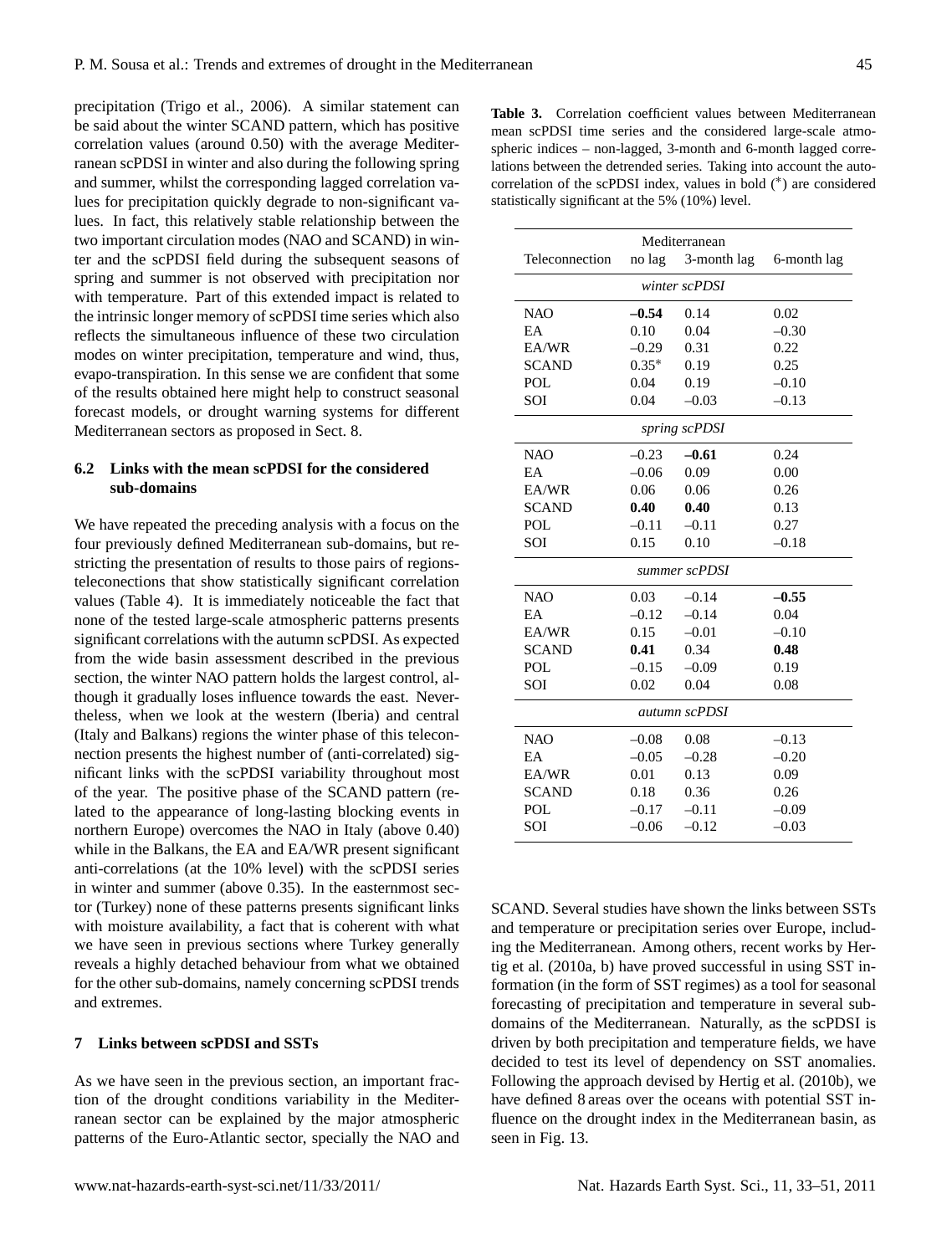**Table 4.** Summary of the large-scale atmospheric indices presenting significant correlation coefficient values (at the 5% level) with the seasonal scPDSI for each considered sub-region, for non-lagged, 3-month and 6-month lagged series. Values marked with (\*) only achieve the 10% level of statistical significance. All time series were detrended.

| Sub-region     | winter scPDSI                                | spring scPDSI                                                  | summer scPDSI                                                   | autumn scPDSI |
|----------------|----------------------------------------------|----------------------------------------------------------------|-----------------------------------------------------------------|---------------|
| Iberia         | winter NAO $(-0.61)$<br>winter EA $(0.42)$   | previous winter NAO $(-0.63)$                                  | previous winter NAO $(-0.55)$                                   |               |
| Italy          | winter $SCAND(0.49)$<br>winter NAO $(-0.42)$ | previous winter $SCAND(0.61)$<br>previous winter NAO $(-0.46)$ | previous winter SCAND (0.49)<br>previous winter NAO $(-0.34)^*$ |               |
| <b>Balkans</b> | winter EA/WR $(-0.36)^*$                     |                                                                | summer EA $(-0.35)^*$                                           |               |
| Turkey         |                                              |                                                                |                                                                 |               |



on the Mediterranean scPDSI fields. Choice of areas was based on Hertig et al. (2010b). **Fig. 13.** Spatial representation of the eight oceanic regions considered in this study, with the aim of evaluating the potential influence of SST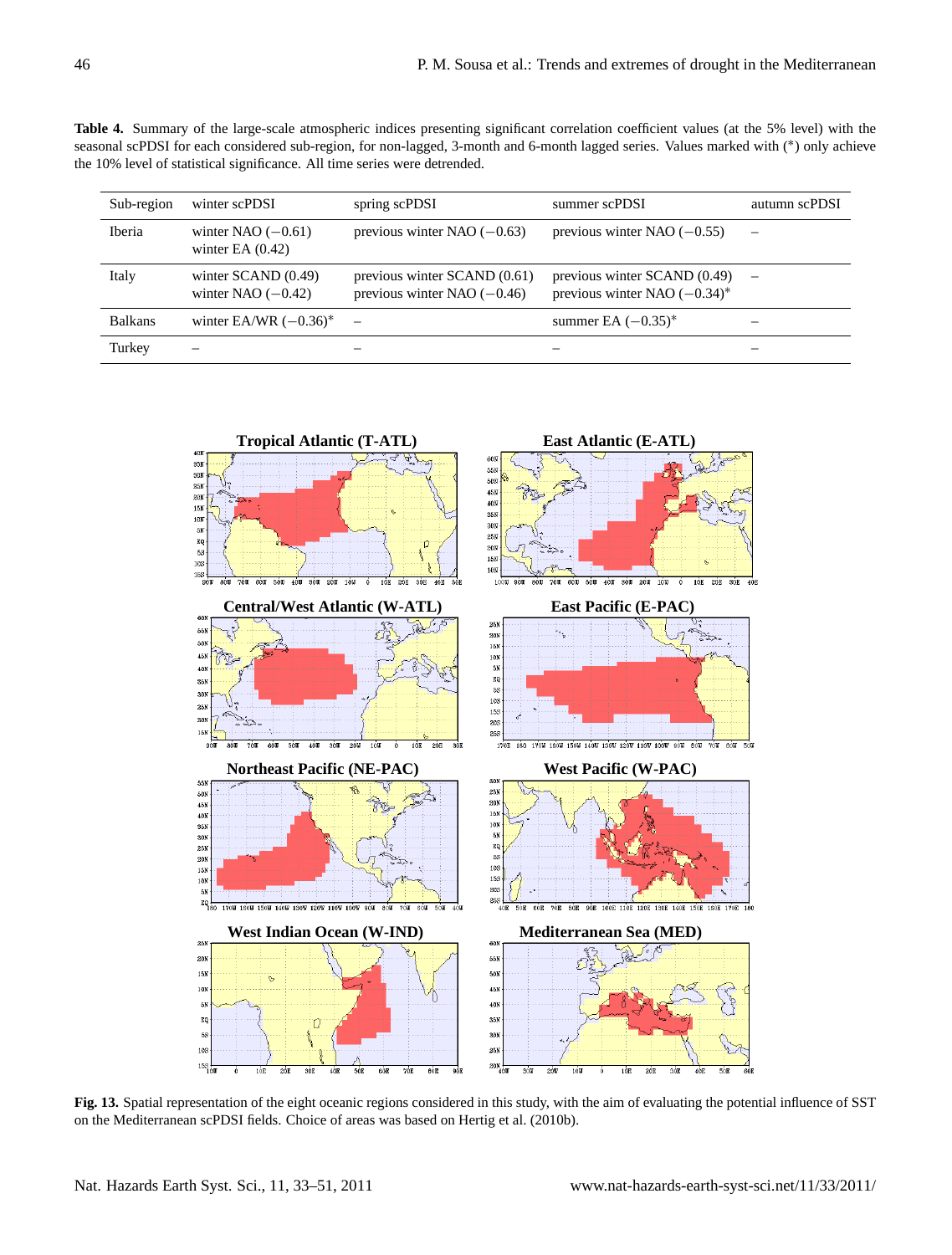**Table 5.** Summary of the SST influence areas presenting significant correlation coefficient values (at the 5% level) with the seasonal scPDSI for each considered sub-region, for non-lagged, 3-month and 6-month lagged series. Values marked with (<sup>∗</sup> ) only achieve the 10% level of statistical significance.

| Sub-region     | winter scPDSI                                                           | spring scPDSI                                                                               | summer scPDSI                                                                                       | autumn scPDSI                    |
|----------------|-------------------------------------------------------------------------|---------------------------------------------------------------------------------------------|-----------------------------------------------------------------------------------------------------|----------------------------------|
| Mediterranean  | winter T-ATL $(0.37)^*$<br>winter MED $(0.33)^*$                        | previous winter T-ATL $(0.37)^*$                                                            | summer E-ATL $(-0.33)^*$<br>previous spring W-ATL $(-0.36)^*$                                       |                                  |
| Iberia         | winter MED $(0.54)$<br>winter T-ATL $(0.40)$<br>winter W-IND $(0.39)^*$ | spring W-ATL $(-0.36)^*$<br>previous winter MED (0.47)<br>previous winter T-ATL $(0.38)^*$  | previous spring W-ATL $(-0.36)^*$<br>previous winter MED (0.45)<br>previous winter T-ATL $(0.35)^*$ |                                  |
| Italy          |                                                                         |                                                                                             | summer MED $(-0.43)$<br>previous spring MED $(-0.37)^*$                                             | autumn MED $(-0.44)$             |
| <b>Balkans</b> | winter T-ATL $(0.41)$<br>winter E-ATL $(0.32)^*$                        | spring MED $(-0.36)^*$<br>previous winter T-ATL $(0.34)^*$                                  |                                                                                                     |                                  |
| Turkey         | winter E-ATL $(0.47)$<br>winter T-ATL $(0.42)$                          | spring $T-ATL(0.43)$<br>spring $E-ATL(0.41)$<br>previous winter T-ATL<br>and E-ATL $(0.50)$ | summer E-PAC $(0.34)^*$<br>previous winter E-ATL $(0.34)^*$<br>previous winter T-ATL $(0.33)^*$     | previous summer E-PAC $(0.33)^*$ |

With this in mind, we can now examine correlations between scPDSI series and the normalized SST series for each of these defined boxes and, similarly to what was done for atmospheric patterns, test links for each sub-region and season, with both lagged and non-lagged comparisons once again. Table 5 provides an overview of the most significant links with SSTs for each considered area. Some significant correlations can be noted (at the 10% and 5% levels), but we also need to take a look at correlations slightly below the 10% level of statistical significance, in order to have a broader understanding of which processes can SSTs drive to influence the scPDSI series in each area.

Some caution is needed when looking at links betweens SSTs and the entire basin as a whole. Nevertheless, the main links point to more moisture availability during the winter months with above normal SSTs in the Atlantic (particularly the T-ATL) and Mediterranean sectors (0.37 and 0.33, respectively), and on the other hand, to drier conditions in the summer months with above normal SSTs (−0.33 in the Eastern Atlantic and −0.28 in the Mediterranean). The winter links are related to higher precipitation amounts associated to those SST patterns and, in fact, these links propagate their signal throughout the following seasons. The summer anticorrelations may not be related to precipitation amounts, but to temperature anomalies connected to those SST anomalies. Above normal temperatures will lead to more evaporation and consequently to below average moisture availability.

Over Iberia, we find the same type of correlation during the wet season, with warm SSTs in the Tropical and Eastern Atlantic (0.40 and 0.29) and in the Mediterranean Sea (0.54) corresponding to moister conditions. Probably connected to the Mediterranean SST, we also find positive correlations with the Western Indian ocean SST (0.39). On the contrary, colder SSTs in the Central/Western Atlantic also favour positive scPDSI values  $(-0.28)$ . A small link  $(0.27)$  with Western Pacific areas is also present for Iberia in winter. These winter links remain during the next seasons, without any significant non-lagged correlations. We should stress once again that the scPDSI has a long memory, with winter conditions influencing the following seasons in terms of drought conditions. Finally, we can point a reasonable anti-correlation between the spring scPDSI in Iberia and the spring SST in Eastern Pacific (-0.26).

Contrasting with Iberia, we do not find important links between SSTs and the scPDSI during winter in Italy, when compared to the links found with atmospheric large-scale patterns. But in the warmer months (from spring to autumn) the Mediterranean SST appears to play an important role in the region's moisture availability. For example, the correlation in summer is −0.43, and in autumn −0.44. As stated before, this is probably related to heat stress and consequent higher soil water losses in above normal temperature conditions. This effect in the warm months extends even until the following winter, as we find a correlation of −0.28 between the winter scPDSI in Italy, and the previous summer Mediterranean SST anomaly.

This same relation between the warm season SSTs in the Mediterranean and the scPDSI series is found in the Balkans region, but in this case specially in spring  $(-0.36)$ . Another repeated influence is the prevalence of moist conditions in winters with above average SSTs in the Atlantic sector, namely the T-ATL and E-ATL boxes (0.41 and 0.32, respectively).

As we analyse the Turkey region, we should first bring to mind that no important links with atmospheric patterns were found, so any link with SSTs should be of particular interest in this area. In line with what we have described for other regions, here we find statistically significant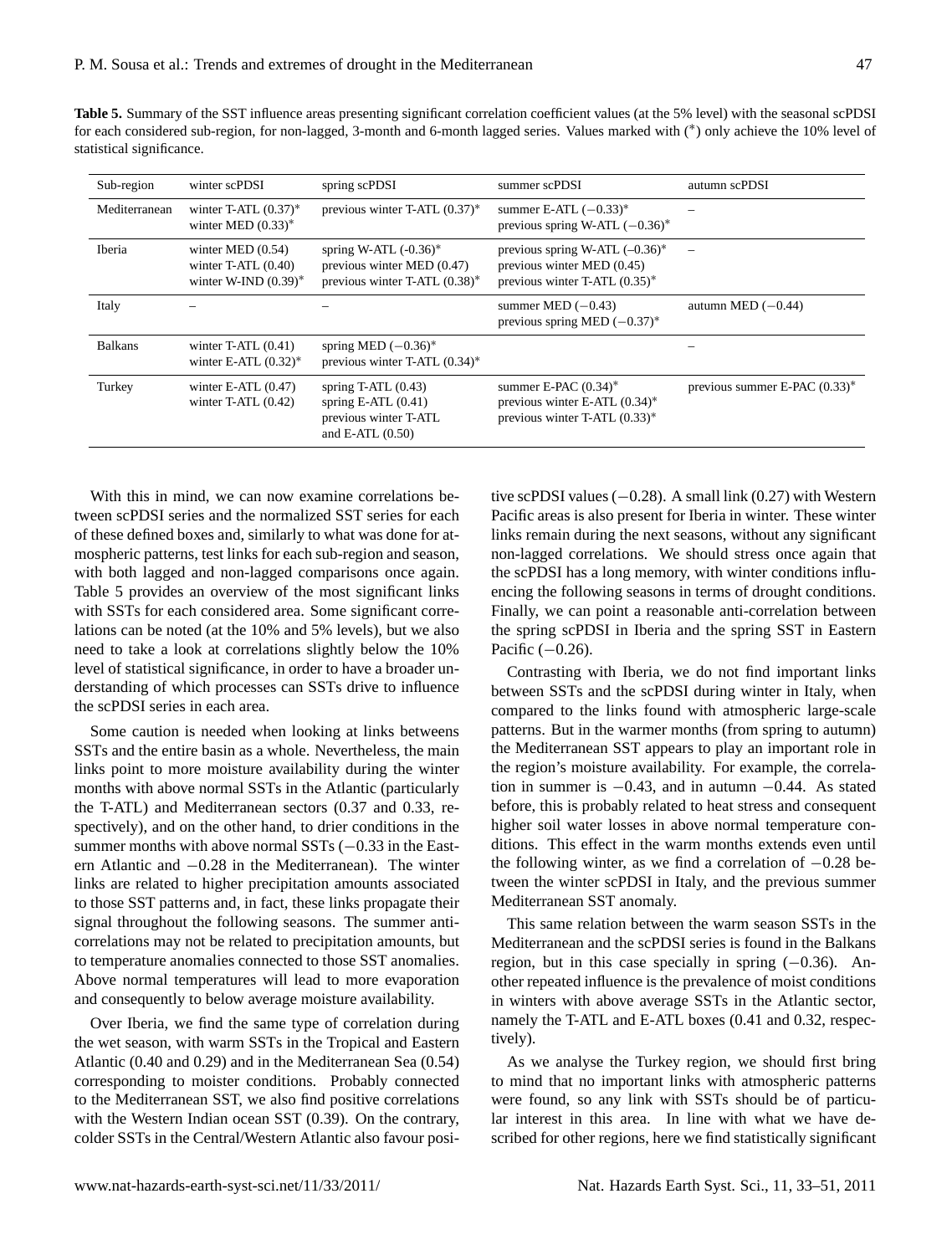correlations between the scPDSI and Atlantic SSTs in winter (T-ATL: 0.42; E-ATL: 0.47), and also in Spring (T-ATL: 0.43; E-ATL: 0.41). Interestingly there are significant links between drought conditions in Turkey and SSTs in remote areas, a result that was lacking for the atmospheric teleconnections. There is an important link with the eastern sector of the Pacific, in the El Niño/La Niña area. We found a 0.43 correlation in spring and important lagged correlations (above 0.30) for the summer and autumn months with the same oceanic area.

#### **8 Modelling the summer scPDSI in the Mediterranean**

We would like to develop a simple model to assess the potential added value provided by the lagged relationships between the scPDSI for the entire Mediterranean and largescale circulation patterns, or SST anomalies. However, the straightforward application of any modelling approach based only on the circulation indices and SSTs as predictors can lead to misleading results due to the high values of autocorrelation of the predictand (scPDSI) field. Thus, any modelling approach must deal with the persistence effect, either by removing it completely (e.g., with ARIMA models) or by incorporating the lagged scPDSI field explicitly (e.g., stepwise regression). Here, we have opted for the latter approach. Thus, a forward stepwise regression was applied to the scPDSI, circulation indices data and normalized SST series in order to forecast mean summer scPDSI for the entire Mediterranean basin. This method tests all possible predictors, looking for the sequence of most appropriate ones after a level of statistical significance is established (we defined the 15% level). As possible predictors for the model to retain, we relied on mean seasonal (3 month) series of circulation indices and normalized SSTs, relative to winter (autumn) and additionally the seasonal average of scPDSI values for winter (autumn). This corresponds to a 6 (9) month forecast model.

Besides basic ordinary statistics like the mean root square error (RMSE), the mean error (ME) and the Pearson correlation  $(R)$ , skill scores to compare the models with the climatology and persistence at 6 and 9 months were computed. The skill score is a measure of the percentage of improvement over a benchmark model such as persistence or climatology (Wilks, 2006).

The skill score (SS) for a model with Root Mean Square Error RMSE is given by:

$$
SS = \frac{RMSE - RMSEref}{RMSEperf - RMSEref} \cdot 100\%
$$

where a perfect model would have  $RMSEperf = 0$ . The skill scores relative to the climatology and persistence at 6 and 9 months have been labeled  $SS_c$ ,  $SS_{p6}$  and  $SS_{p9}$ , respectively. Using the entire period available, a model was calibrated with six predictors retained, including the mean winter scPDSI as a base (equivalent to the 6-month persistence), the mean winter values of three circulation indices (NAO, SCAND and POL), one winter SST field (MED) and one autumn SST field (E-ATL), with the following coefficients:

 $scPDSI<sub>sumer</sub> = 0.6346scPDSI<sub>writer</sub> + 0.1979$ 

 $E-ATL<sub>winter</sub> - 0.4317NAO<sub>winter</sub> + 0.3919$ 

 $SCAND<sub>winter</sub> + 0.4396POL<sub>winter</sub> - 0.4012MED<sub>winter</sub>$ 

It is worth noticing that the stepwise regression method did retain some less obvious predictors, namely the POL pattern, rather then some more obvious, like the EA. This choice of predictors reflects the fact that the winter POL appears to retain useful information, despite the correlation value obtained with POL falling slightly below the statistical significance threshold (Sect. 6.2). The inclusion of two SST indices as predictors reinforces the fact that SSTs can be useful at seasonal forecasting time scales. The correlation coefficient between the observed and model time series is very high ( $R = 0.79$ ).

Nevertheless, in order to avoid over fitting, one should calibrate and validate the model in different periods. Here we use the standard cross-validation technique (Wilks, 2006) using 52 years to calibrate and 1 to validate iteratively. Thus, a moving window is applied so that the first run is performed using values for 1951–2001 for constructing and 2002 for validation. On the second run, data for the 1952–2002 is used for construction and 1951 for validation, and so on. While this cannot guarantee that all predictors contribute equally throughout the entire period, it ensures that the results presented are not biased towards any specific period and correspond to an average performance valid for the entire period. The results obtained with this leave-one-out validation method are slightly lower than those with a simple calibration approach presented above, but remain statistically significant at the 5% level. Thus, the overall correlation coefficient between observed and modelled scPDSI time series is now  $R = 0.77$ . The hindcast of scPDSI values for the 1951–2002 period is shown in Fig. 14, illustrating the relative good capacity of this simple statistical methodology to predict summer scPDSI values based only on autumn and winter information. Moreover, the cross-validated model is better than the use of persistence and climatology as shown by the skill scores attained with objective comparisons with those benchmark models. The gain over climatology is high  $(SS<sub>c</sub> = 59%)$  while the corresponding result against persistence is more modest  $(SS<sub>06</sub> = 11\%)$ .

#### **9 Conclusions and discussion**

Trends of precipitation and scPDSI for the 20th century show a generalized reduction in the precipitation and water availability. Only NW Iberia, the extreme south of Italy, and parts of Turkey show consistent gains in the mean annual precipitation during the last century. However, unlike previous authors, we have applied a modified and more appropriate version of the Mann-Kendall test that accounts for serial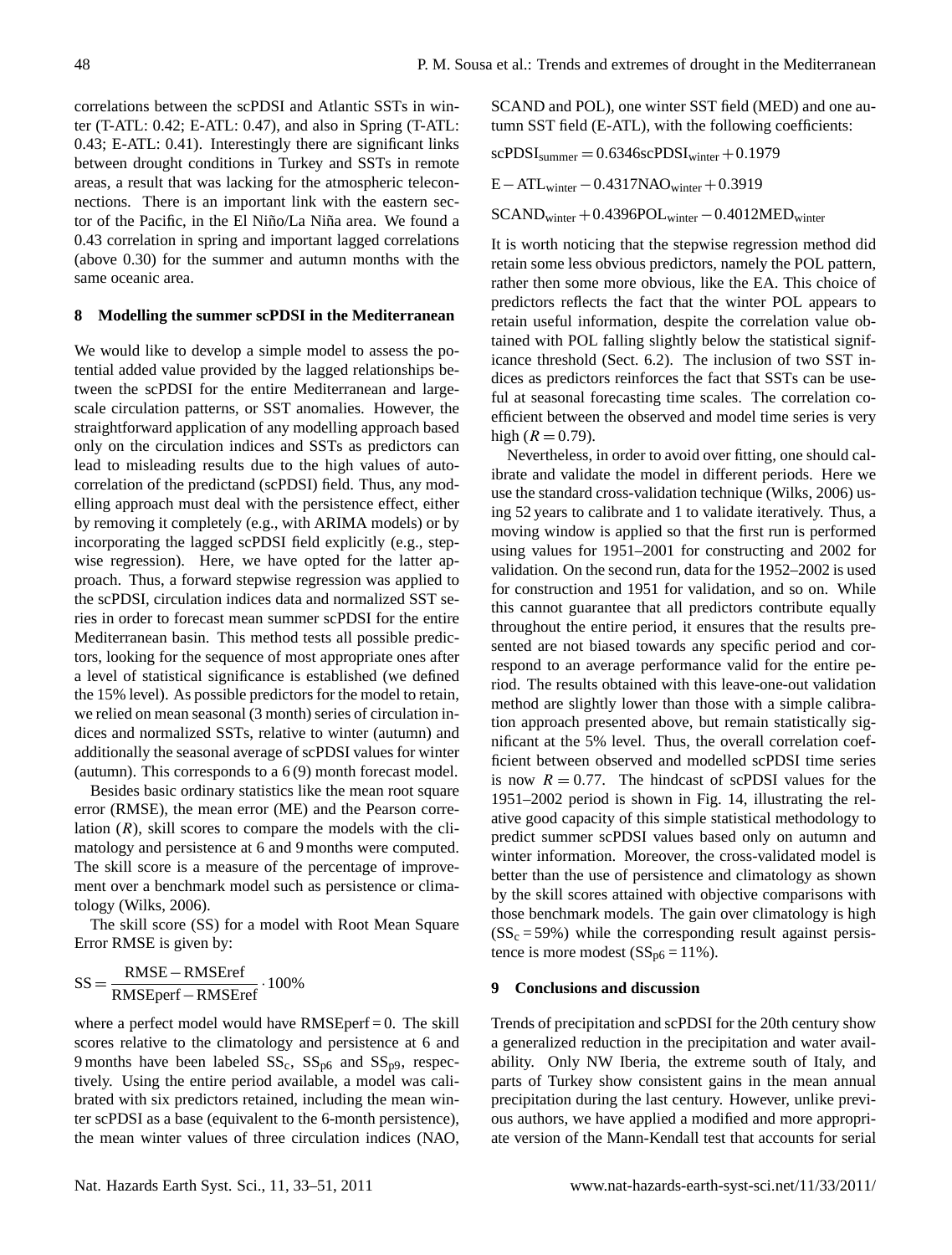

**Figure 14** scPDSI relative to the entire Mediterranean basin. Also shown are **Fig. 14.** Hindcast model with cross-validation for the summer the model's mean error (ME), the root mean square error (RMSE) and the correlation coefficient  $(R)$ .

correlation resulting in a considerable reduction of the areas characterised by statistically significant trends. This is of paramount importance when evaluating the evolution of the scPDSI, an index that like most drought indices is hampered by relatively high values of auto-correlation.

The application of a GEV analysis led us to find that the Mediterranean basin has been showing smaller values of both annual minimum and maximum scPDSI (non-stationary behaviour). Similar results are obtained when we analyse the sub-domains of Italy or the Balkans, therefore, implying that these areas have been advancing towards drier conditions. Turkey and Iberia are characterised by stationary behaviour when we consider the 100-year time series. This result may simply reflect the fact that both regions include areas with contrasting trends (increase-decrease in moisture).

These results should be considered in light of future climate change scenarios for the Mediterranean. It is well known that some regions are potentially more sensitive to climate change, and according to dynamical modelling (Gibelin and Deque, 2003; Giorgi and Lionello, 2008) and statistical downscaling (Hertig and Jacobeit, 2008) the Mediterranean basin appears to be particularly prone to suffer a significant warming and decrease in precipitation during the 21st century. In fact, according to Giorgi (2006) the Mediterranean basin corresponds to the most important "hot spot" of climate change in the world. Thus, when evaluating the impact of future climate change scenarios of moisture availability in the region, it is also necessary to assess eventual changes on the location and magnitude of the previously discussed largescale circulation patterns.

We then discussed the role played by major teleconnection patterns, showing that the most influential correspond to the NAO and SCAND patterns during winter. The NAO pattern is known to steer the storm-tracks towards southern (northern) Europe during its negative (positive) phase, thus, increasing (decreasing) the precipitation observed over the Mediterranean. Our results show that the winter NAO impact in the scPDSI field is also significant for the following spring and summer seasons. It is a well-known fact that the NAO index dominates the precipitation variability during the wettest months in the Mediterranean (Brewer et al., 2007). On the other hand, the SCAND mode produces a distinct impact pattern with positive values essentially over central and western Mediterranean areas. Furthermore, the influence of the SCAND pattern also extends to the following summer season, albeit with smaller magnitude than NAO. The remaining Northern Hemisphere circulation patterns (EA and EA/WR), the ENSO and the POL signal show less significant or spatially coherent impacts, although some may be important to consider at the regional scale and/or as input into statistical models. For the easternmost sector (Turkey) none of these patterns presents significant links with moisture availability. It should be stressed that the magnitude of these correlation patterns between the major NH modes of variability and the Mediterranean scPDSI is similar to the corresponding links obtained with the precipitation field in winter, but is significantly larger in spring and summer (Trigo et al., 2006).

These results raise the prospect of constructing seasonal forecast models, or at least, drought warning systems, particularly tuned for western (Portugal, Spain) and central (Italy, Greece) Mediterranean areas, as these are characterised by an increasing demand of water supply for domestic use, touristic (e.g., golf courses) and agricultural (e.g., intensive fruit plantation) activities. To illustrate this hypothesis, we developed a simple multiple stepwise regression model to hindcast summer scPDSI values between 1951 and 2002. When developing this model, and in addition to the atmospheric indices, we tested SST anomaly series from eight ocean sectors as possible predictors. The correlation analysis between the scPDSI and normalized SST series suggests the possibility of some additional value by incorporating the latter in the model. For example, we found interesting links between water availability and above average SSTs in Atlantic and Mediterranean sectors during winter, or between shortages of available water in summer during above normal SST episodes. All these links described here are well present in the 6-predictor model that was developed. It shows an interesting capacity to predict summer scPDSI values based only on winter and autumn information, and considerably better than climatology or persistence. In this context, it is becoming increasingly relevant to provide seasonal forecasts for hydrological climate variables that can help to alleviate some of the negative impact of climate change on water infrastructure, namely through increased preparedness (Wedgebrow et al., 2002).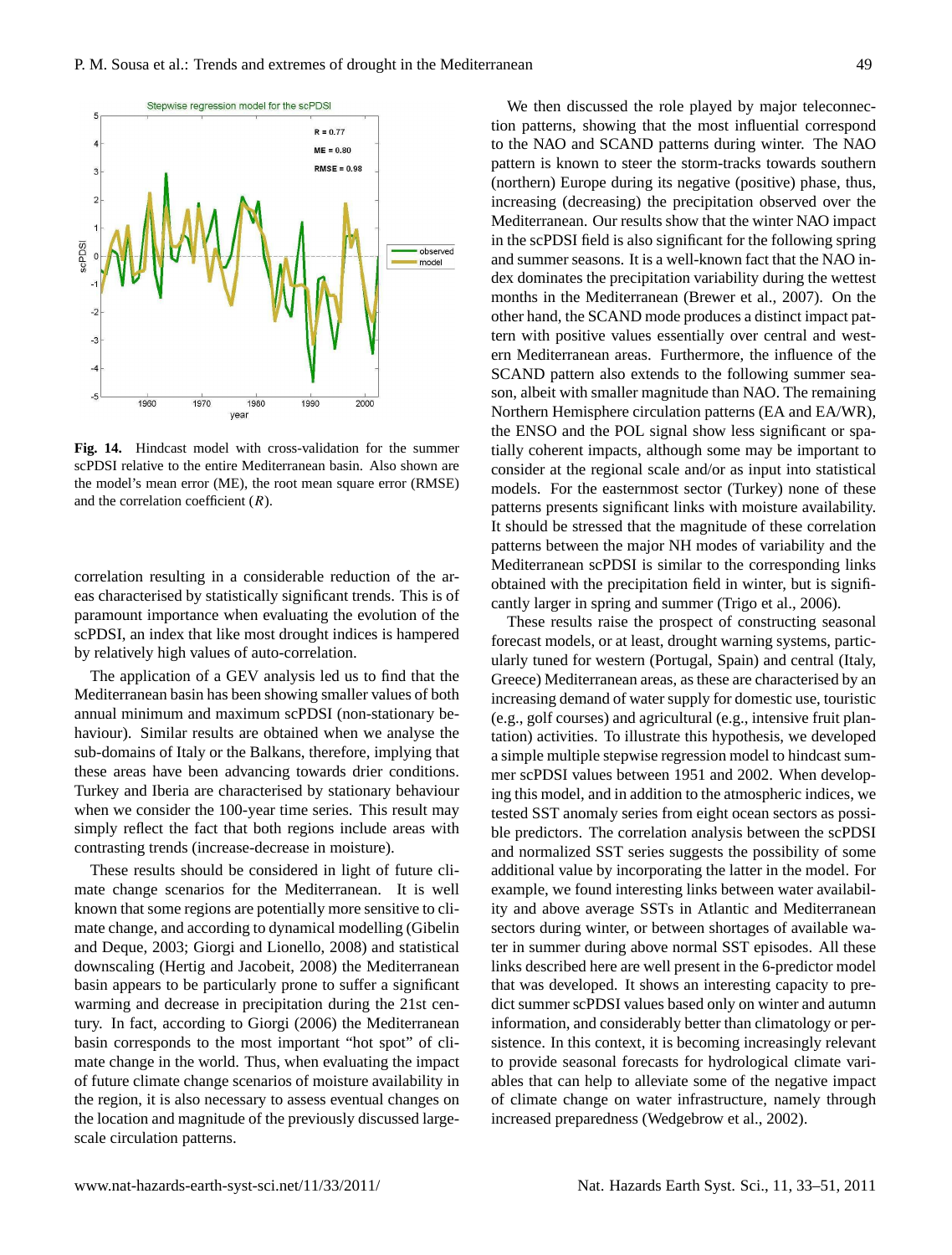*Acknowledgements.* This work was supported by the FCT (Portugal) through project ENAC (PTDC/AAC-CLI/103567/2008). This study received support from the EU 6th Framework Program (CIRCE) contract number 036961 (GOCE) and from the Spanish Ministry of Education (MEC) under Grants CGL2008-05968-C02- 02 and CGL2008-05968-C02-01/CLI. The authors are particularly thankful to the Climatic Research Unit for providing the precipitation and scPDSI fields and also to NOAA for the PDSI. We are in debt to Greg King for his review of the manuscript contents and English standards.

#### Edited by: P. Lionello

Reviewed by: M. Maugeri and another anonymous referee

#### **References**

- Altava-Ortiz, V., Llasat, M., Ferrari, E., Atencia, A., and Sirangelo, B.: Monthly rainfall changes in Central and Western Mediterranean basins, at the end of the 20th and beginning of the 21st centuries, Int. J. Climatol., in press, doi:10.1002/joc.2204, 2010.
- Barnston, A. G. and Livezey, R. E.: Classification, seasonality and persistence of low-frequency atmospheric circulation patterns, Mon. Weather Rev., 115, 1083–1127, 1987.
- Brewer, S., Alleaume, S., Guiot, J., and Nicault, A.: Historical droughts in Mediterranean regions during the last 500 years: a data/model approach, Clim. Past, 3, 355–366, doi:10.5194/cp-3- 355-2007, 2007.
- Brunetti, M., Maugeri, M., Nanni, T., and Navarra, A.: Droughts and extreme events in regional daily Italian precipitation series, Int. J. Climatol., 22, 509–621, 2002.
- Coles, S.: An Introduction to Statistical Modeling of Extreme Values, Springer, 2001.
- Dai, A., Trenbert, K. E., and Qian, T.: A Global Dataset of Palmer Drought Severity Index for 1870–2002: Relationship with Soil Moisture and Effects of Surface Warming, J. Hydrometeorol., 5, 1117–1130, 2004.
- Dünkeloh, A. and Jacobeit, J.: Circulation dynamics of Mediterranean precipitation variability 1948–98, Int. J. Climatol., 23, 1843–1866, 2003.
- Garcia-Herrera, R., Paredes, D., Trigo, R. M., Trigo, I. F., Hernández, H., Barriopedro, D., and Mendes, M. T.: The outstanding 2004–2005 drought in the Iberian Peninsula: associated atmospheric circulation, J. Hydrometeorol., 8, 483–498, 2007.
- Gibelin, A. L. and Deque, M.: Anthropogenic climate change over the Mediterranean region simulated by a global variable resolution model, Clim. Dynam., 20, 327–339, 2003.
- Giorgi, F.: Climate change hot-spots, Geophys. Res. Lett., 33, L08707, doi:10.1029/2006GL025734, 2006.
- Giorgi, F. and Lionello, P.: Climate change projections for the Mediterranean region, Global Planet. Change, 63, 90–104, 2008.
- Hamed, K. H. and Ramachandra, A.: A modified Mann-Kendall trend test for autocorrelated data, J. Hydrol., 204, 182–196, 1997.
- Heim, R. R.: A review of twentieth-century drought indices used in the United States, B. Am. Meteorol. Soc., 83, 1149–1165, 2002.
- Hertig, E. and Jacobeit, J.: Assessments of Mediterranean precipitations change for the 21st century using statistical downscaling techniques, Int. J. Climatol., 28, 1025–1045, 2008.
- Hertig, E. and Jacobeit, J.: Predictability of Mediterranean climate variables from oceanic variability. Part I: Sea surface temperature regimes, Clim. Dynam., in press, doi:10.1007/s00382-010-0819 x, 2010a.
- Hertig, E. and Jacobeit, J.: Predictability of Mediterranean climate variables from oceanic variability. Part II: Statistical models for monthly precipitation and temperature in the Mediterranean area, Clim Dynam., in press, doi:10.1007/s00382-010-0821-3, 2010b.
- Keyantash, J. and Dracup, J.: The quantification of drought: an evaluation of drought indices, B. Am. Meteorol. Soc., 83, 1167– 1180, 2002.
- IPCC: Climate Change 2007: The Physical Science Basis, in: Contribution of Working Group I to the Fourth Assessment Report of the Intergovernmental Panel on Climate Change, edited by: Solomon, S., Qin, D., Manning, M., Chen, Z., Marquis, M., Averyt, K. B., Tignor, M., and Miller, H. L., Cambridge University Press, Cambridge, United Kingdom and New York, NY, USA, 2007.
- López-Moreno, J., Vicente-Serrano, S., Gimeno, L., and Nieto, R.: Stability of the seasonal distribution of precipitation in the Mediterranean region: Observations since 1950 and projections for the 21st century, Geophys. Res. Lett., 36, L10703, doi:10.1029/2009GL037956, 2009.
- Mariotti, A., Struglia, M. V., Zeng, N., and Lau, K. M.: The Hydrological Cycle in the Mediterranean Region and Implications for the Water Budget of the Mediterranean Sea, J. Climate, 15, 674–1690, 2002.
- Mariotti, A. Zeng, N., Yoon, J. H., Artale, V., Navarra, A., Alpert, P., and Li, L.: Mediterranean water cycle changes: Transition to drier 21st century conditions in observations and CMIP3 simulations, Environ. Res. Lett., 15, 674–1690, 2008.
- Mitchell, T. D. and Jones, P. D.: An improved method of constructing a database of monthly climate observations and associated high-resolution grids, Int. J. Climatol., 25, 693–712, 2005.
- Nicault, A., Alleaume, S., Brewer, S., Carrer, M., Nola, P., and Guiot, J.: Mediterranean drought fluctuation during the last 500 years based on tree-ring data, Clim. Dynam., 31, 227–245, 2008.
- Palmer, W. C.: Meteorological Drought, Office of Climatology, US Weather Bureau Research Paper No. 45, 1965.
- Paredes, D., Trigo, R. M., García-Herrera, R., and Trigo, I. F.: Understanding Precipitation changes in Iberia in early spring: weather typing and storm-tracking approaches, J. Hydrometeorol., 7, 101–113, 2006.
- Smith, T. M., Reynolds, R. W., Peterson, T. C., and Lawrimore, J.: Improvements to NOAA's Historical Merged Land-Ocean Surface Temperature Analysis (1880–2006), J. Climate, 21, 2283– 2296, 2008.
- Stephenson, A. and Gilleland, E.: Software for the analysis of extreme events: The current state and future directions, Springer, Extremes, 8, 87–109, 2006.
- Toreti, A., Fioravanti, G., Perconti, W., and Desiato, F.: Annual and seasonal precipitation over Italy from 1961 to 2006, Int. J. Climatol., 29, 1976–1987, 2009.
- Trigo, R. M. and Palutikof, J. P.: Precipitation scenarios over Iberia: a comparison between direct GCM output and different downscaling techniques, J. Climate, 14, 4422–4446, 2001.